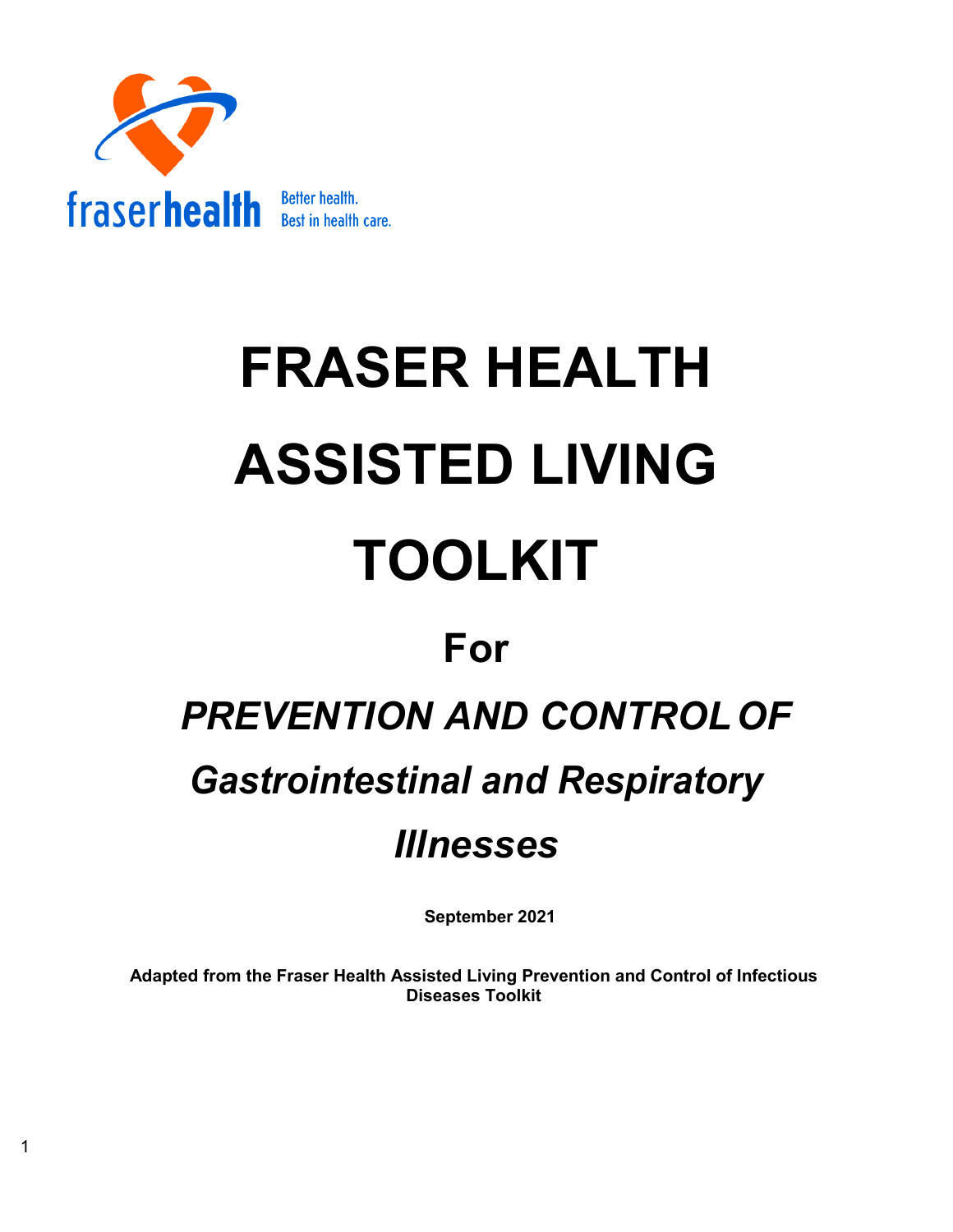# **TABLE OF CONTENTS:**

| <b>Purpose</b>                                                                                                                                                     | 3              |
|--------------------------------------------------------------------------------------------------------------------------------------------------------------------|----------------|
| <b>Overview</b>                                                                                                                                                    | 4              |
| <b>Section 1:</b><br>Policies, Procedures and Education<br>$\bullet$                                                                                               | 5              |
| <b>Section 2:</b><br><b>Being Prepared</b><br>Elements of Preparedness Plan                                                                                        | $\overline{7}$ |
| <b>Section 3:</b><br>Recognition and Management of Respiratory Illness<br><b>Contacting Public Health-RI</b>                                                       | 11             |
| <b>Section 4:</b><br>Respiratory Illness outbreak tools<br>COVID-19 outbreak tools<br>$\bullet$<br>CHECKLIST: When a tenant is identified with Respiratory Illness | 17             |
| Section 5:<br>Recognition and Management of Gastroenteritis Illness<br>$\bullet$<br><b>Contacting Public Health-GI</b><br>$\bullet$                                | 21             |
| <b>Section 6:</b><br>Gastrointestinal illness outbreak tools<br>CHECKLIST: When a tenant is identified with Gastrointestinal Illness<br>$\bullet$                  | 28             |
| <b>Section 7:</b><br>References                                                                                                                                    | 32             |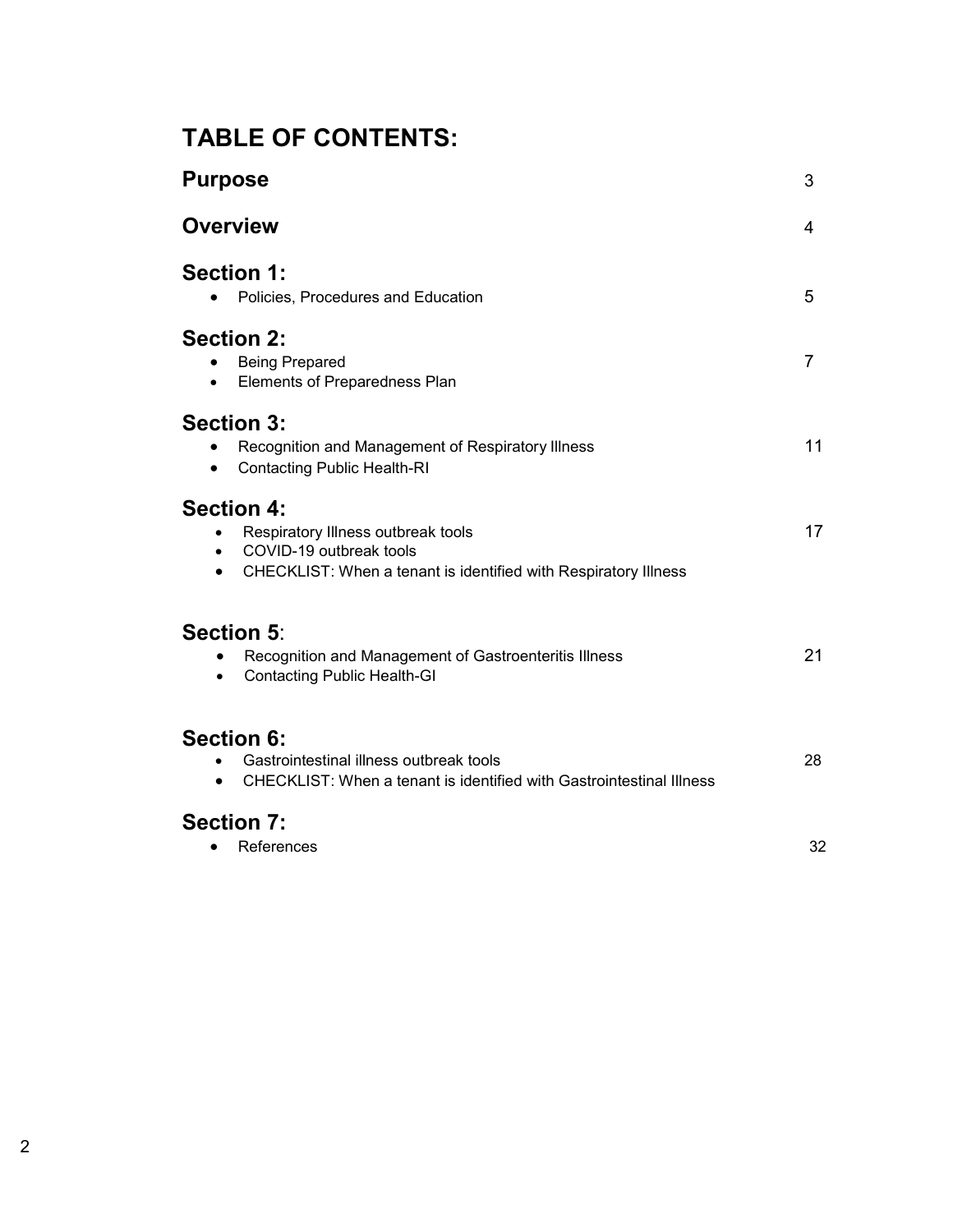# **Purpose of Toolkit**

The purpose of this TOOLKIT is to assist the Assisted Living Provider to meet the expectations of the Assisted Living Registry as itemized in *the [Assisted Living in BC Handbook for Operators](https://www2.gov.bc.ca/assets/gov/health/accessing-health-care/assisted-living-registry/handbook-seniors-persons-with-disabilities.pdf) under "Policies and Plans Needed" (June 2021)*

This edition of the toolkit is specific to managing changes from normal conditions related to gastroenteritis and respiratory illness (including COVID-19). The definitions and tools included are prepared specifically for the Assisted Living context.

The *Health and Safety Standards* require that registrants must:

- **Provide a safe, secure and sanitary environment for tenants;**
- **Ensure hospitality services do not place the health and safety of tenants at risk;** and
- Ensure sufficient staff is available to meet the service needs of tenants and that staff has the knowledge and ability to perform the assigned tasks.

The health and safety outcomes specifically associated with infection are:

- Registrants must have a plan in place to prevent and control the spread of infectious diseases in assisted living residences and report outbreaks in accordance with the **Assisted Living in BC: A Handbook for Operators**
- Registrants must have plans in place to address situations where there is a disruption to the residence's regular work force.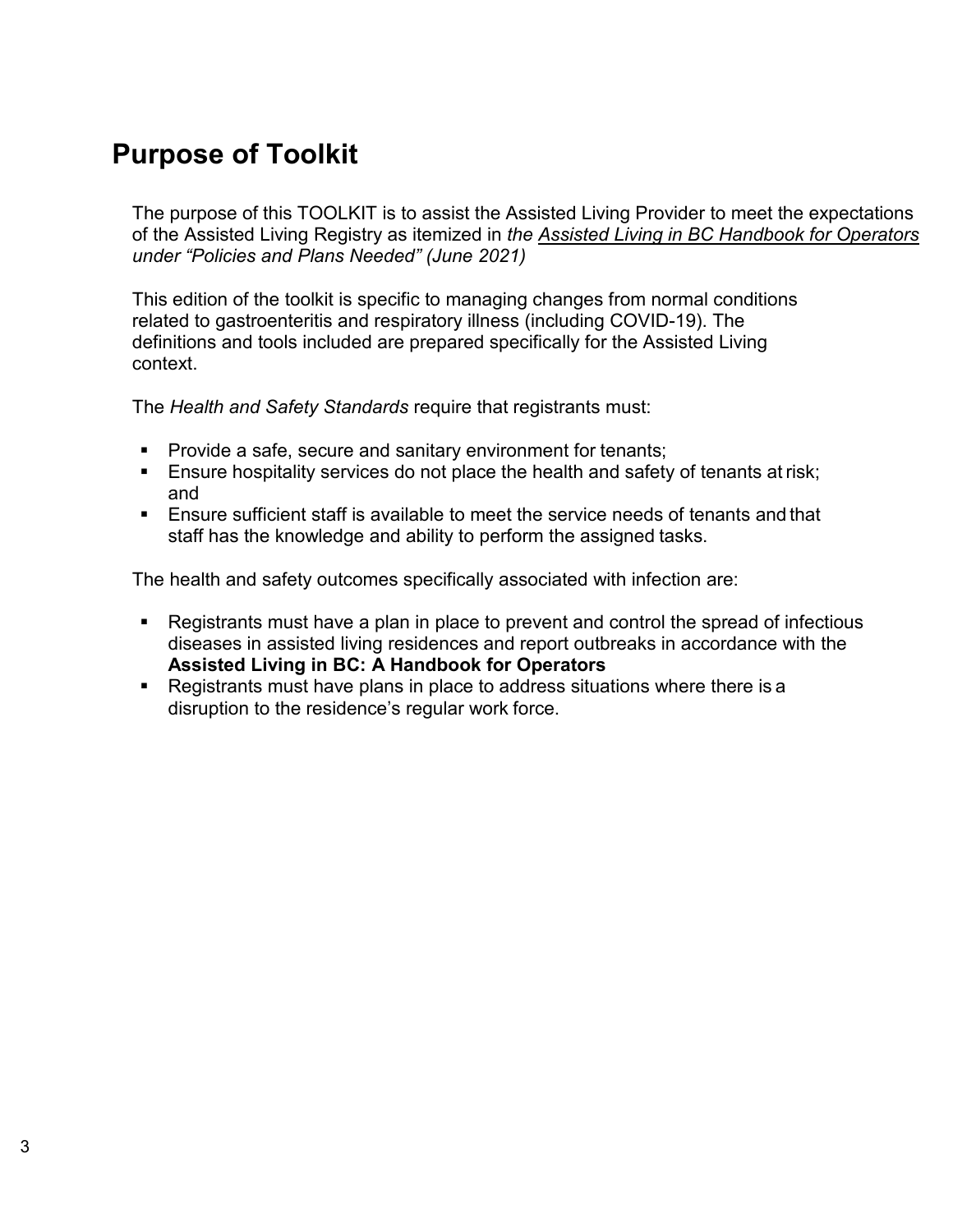# **Overview of the Toolkit**

- This Toolkit provides a **master copy** of all tools.
- Tools may be taken from these master copies and adapted to your format
- Suggestions you may have regarding additions or other changes to this Toolkit should be provided to the Manager FH Assisted Living.
- You will be informed of changes to the Toolkit via e-mail.
- **Posters** from the Toolkit may be printed from the electronic copy or photocopied. They may be laminated, if beneficial to do so, and retained for use as needed. If they are laminated, they can be wiped down with disinfectant between uses.
- This toolkit provides posters, tracking forms, checklists and job-specific measures related to a Change from Normal Conditions due to Viral Gastroenteritis or Viral Respiratory Illness (including COVID-19).
- The toolkit and policies, protocols and/or educational materials Assisted Living Providers develop from it should be readily available to their staff and contracted third party service provider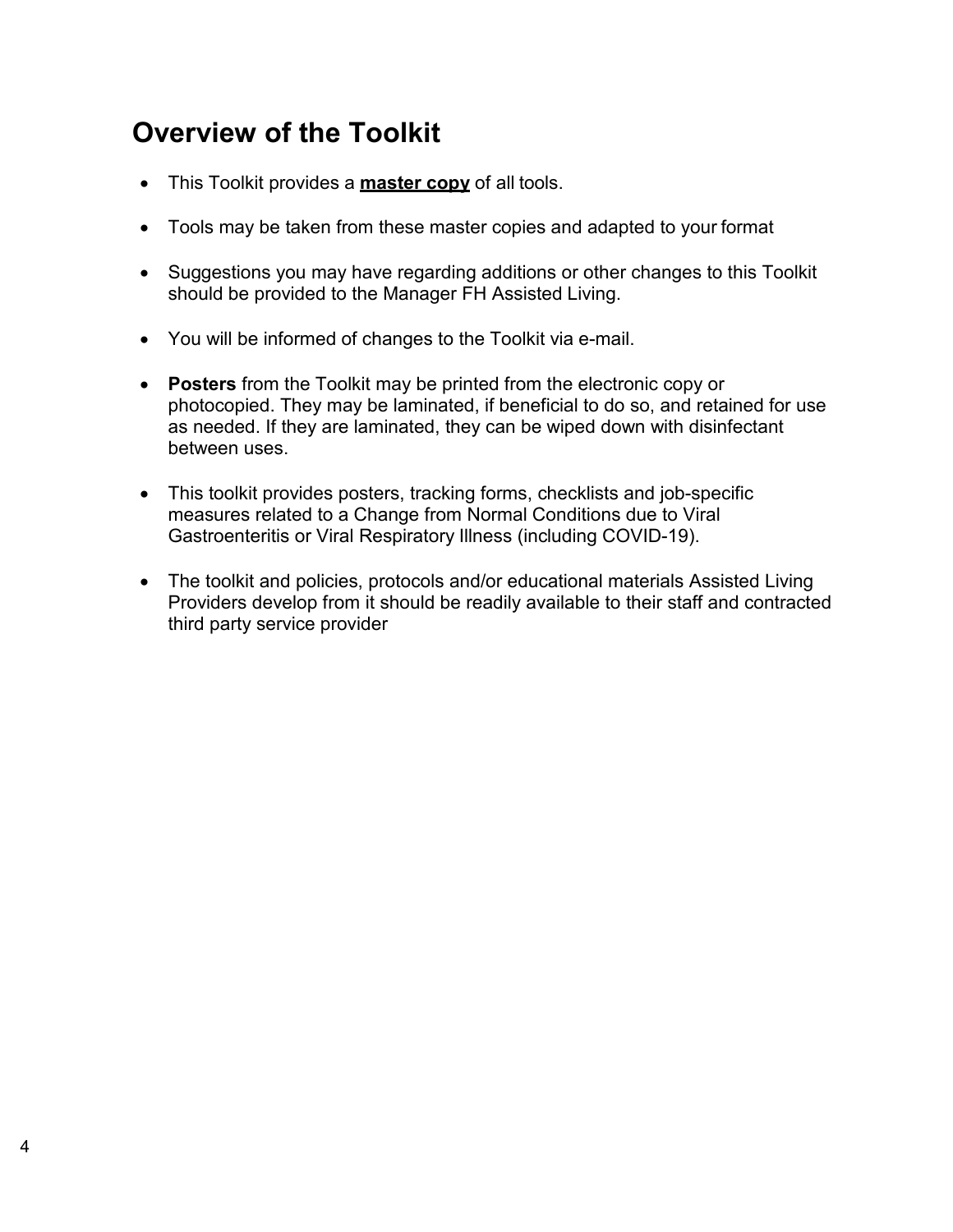# <span id="page-4-0"></span>**Section 1**

# **Policies Procedures and Education for Preventing Infections and Spread of Infections**

In accordance with the AL Registry, you must have written policies and procedures for staff that include:

- Good health practices that everyone should follow
- A protocol for hand washing
- Basic hygiene and infection control practices associated with laundry and housekeeping, which includes the frequency of service and products to be used
- Safe practices for the preparation and delivery of meals
- How staff illness will be handled
- What to do to prevent and respond to the spread of infectious disease in the residence if there is an infectious disease outbreak.
	- Asking for guidance from Public Health or AL Community Health Nurse, as needed

#### **Tenant education and orientation**

- AL Providers should orient tenants to tell staff when they are unwell or if their physician thinks that they might have an infectious disease that may put other tenants or staff at risk
- Close interaction with other people, as in communal living settings, increases the risk of spread of infections
- Tenants should be encouraged to be up-to-date with recommended immunizations, including immunization against influenza each year, COVID-19 and the pneumococcal vaccine

#### **Staff education and orientation**

AL Providers and Contractors/Sub-contractors should ensure that they provide orientation and education to all new staff. Orientation sessions should include the following infection prevention and control topics:

- 1. Daily monitoring of tenants and reporting of persons with new or worsening symptoms of respiratory or gastrointestinal symptoms to the AL manager
- 2. Recognizing the importance of staff, tenant and visitor hand hygiene
- 3. Knowing how to put on (donning) and take off (doffing) personal protective equipment, including gowns, gloves, masks and eye protection and how to discard or place in the laundry
- 4. Understanding the reasons why good cleaning is an important way to prevent infections and what products are required
- 5. Following the Fraser Health Influenza Control Policy for vaccinations including COVID-19, yearly influenza immunization and the pneumococcal vaccine as required.
- 6. Acknowledging that staff should not come to work when they know or suspect at they are ill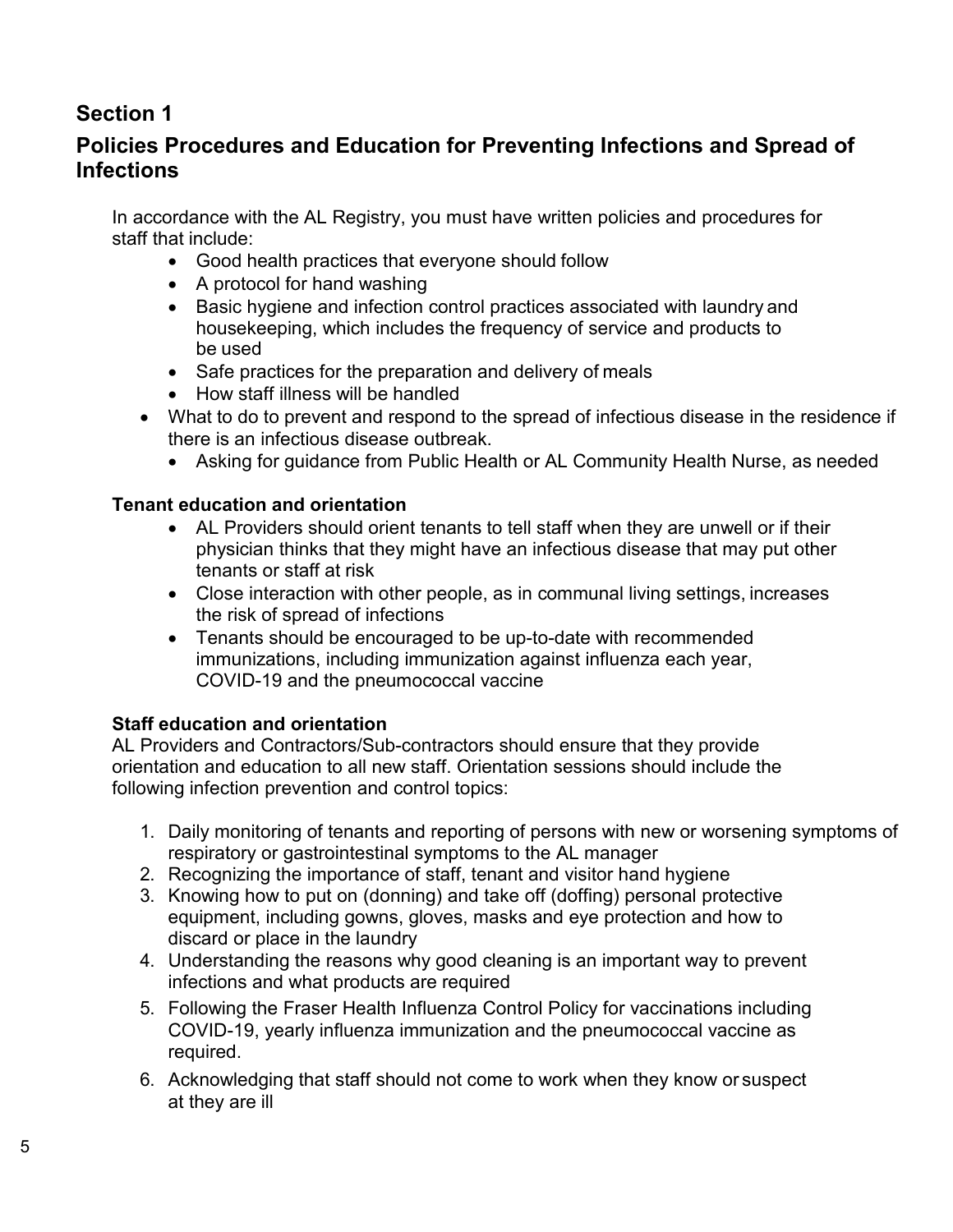#### **Education about Hand Hygiene**

Tenants, staff and visitors who perform frequent hand hygiene by washing with soap and water or using Alcohol Based Hand Rub (ABHR) are less likely to become ill. The Toolkit contains posters that may be used, especially in communal washrooms or lounges, to remind staff of the value of hand hygiene. A hand hygiene educational module is available at <http://learninghub.phsa.ca/courses/5360>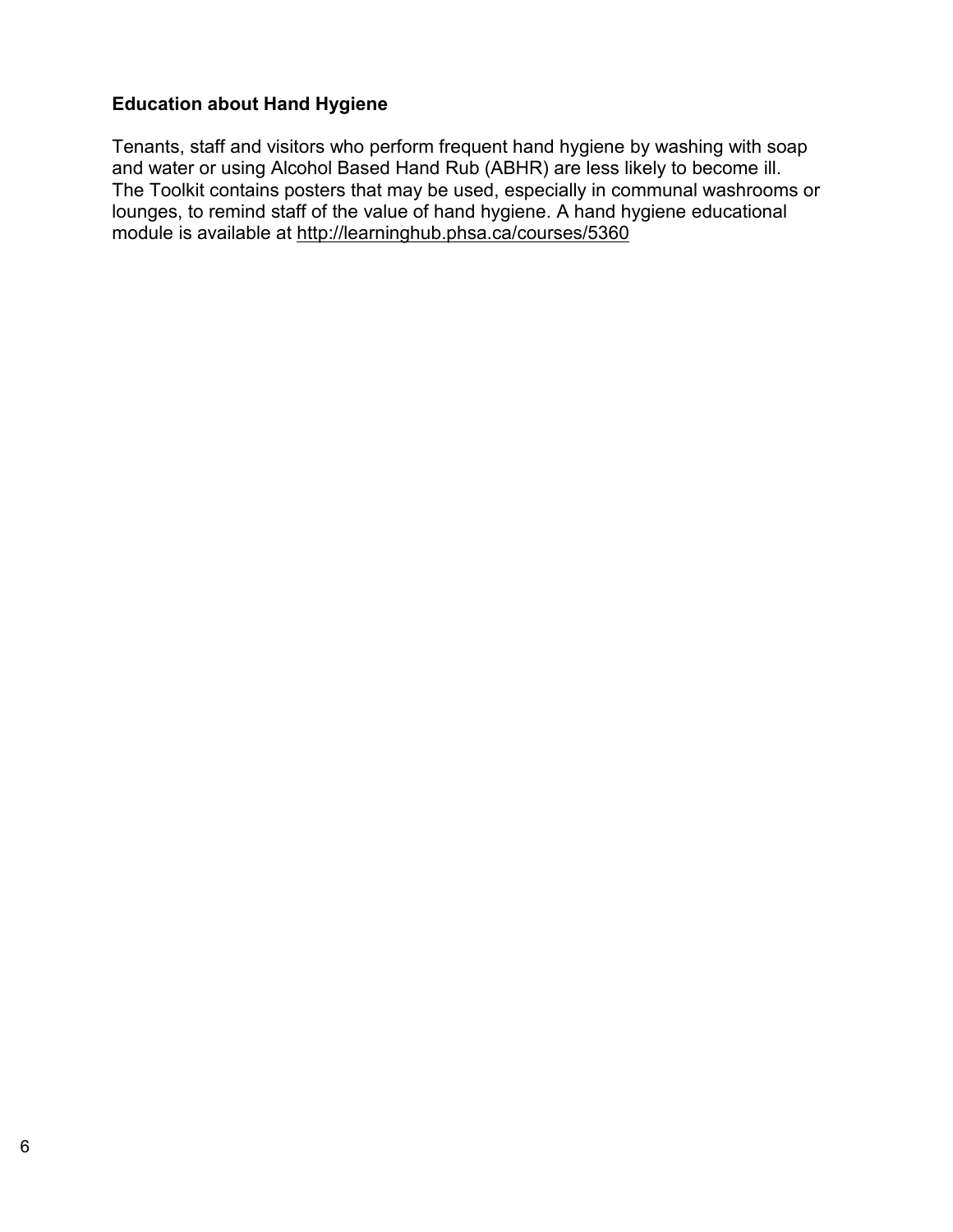# <span id="page-6-0"></span>**Section 2**

# <span id="page-6-1"></span>**Being Prepared**

Early recognition of respiratory and gastrointestinal illness (RI and GI) in AL is critical to minimizing its impact on tenants, visitors, staff and other service providers. **Registrants must have written policies and procedures for staff to understand the importance of recognizing a change from normal conditions affecting tenants and/or staff.** Registrants are expected to keep a watchful eye over tenants and, if aware of one or more cases of RI or GI among tenants and/or staff, follow written policies and procedures and consult with Public Health as needed.

Do not wait until a change from normal conditions is upon you. Being prepared is your best defence. It is recommended that you begin to prepare in early September for RI and GI outbreaks.

It is recommended that each Assisted Living Residence have a **'Response Team'** as part of a **preparedness plan**. A Response Team can make a difference in the timeliness, appropriateness, ease and effectiveness of response to a suspected RI and GI outbreak. The Response Team does not need to be large, but should include the Assisted Living Provider Manager (or other appropriate Leader) and at least 2 or 3 others that are able to represent tenant care, food services, housekeeping and laundry.

To create a preparedness plan, the response team should use the *CHECKLIST for Assisted Living Residences when a tenant is identified with Respiratory Illness* (see section 3 of this toolkit)), and *the CHECKLIST for Assisted Living Residences when a tenant is identified with Gastroenteritis* (see section 4 of this toolkit).

The team should also refer to area/activity-specific measures, inventory of educational tools and supplies [including personal protective equipment (PPE)] and communication (including signage) contained in this toolkit.

- It is crucial that there is a primary person responsible for coordinating the response and there is a clear reporting process
- Staff members should assess tenants twice daily and inform their supervisor when changes in the usual health condition of tenants occur.
- It is also important that staff know that they must report if more than one tenant (or staff) is identified with a similar symptom
- Staff need to be aware that ill tenants will require additional time and care.
- The designated person should discuss concerns with the Tenant (or their family or spokesperson), and an appointment with the tenant's physician should be made as soon as possible, if indicated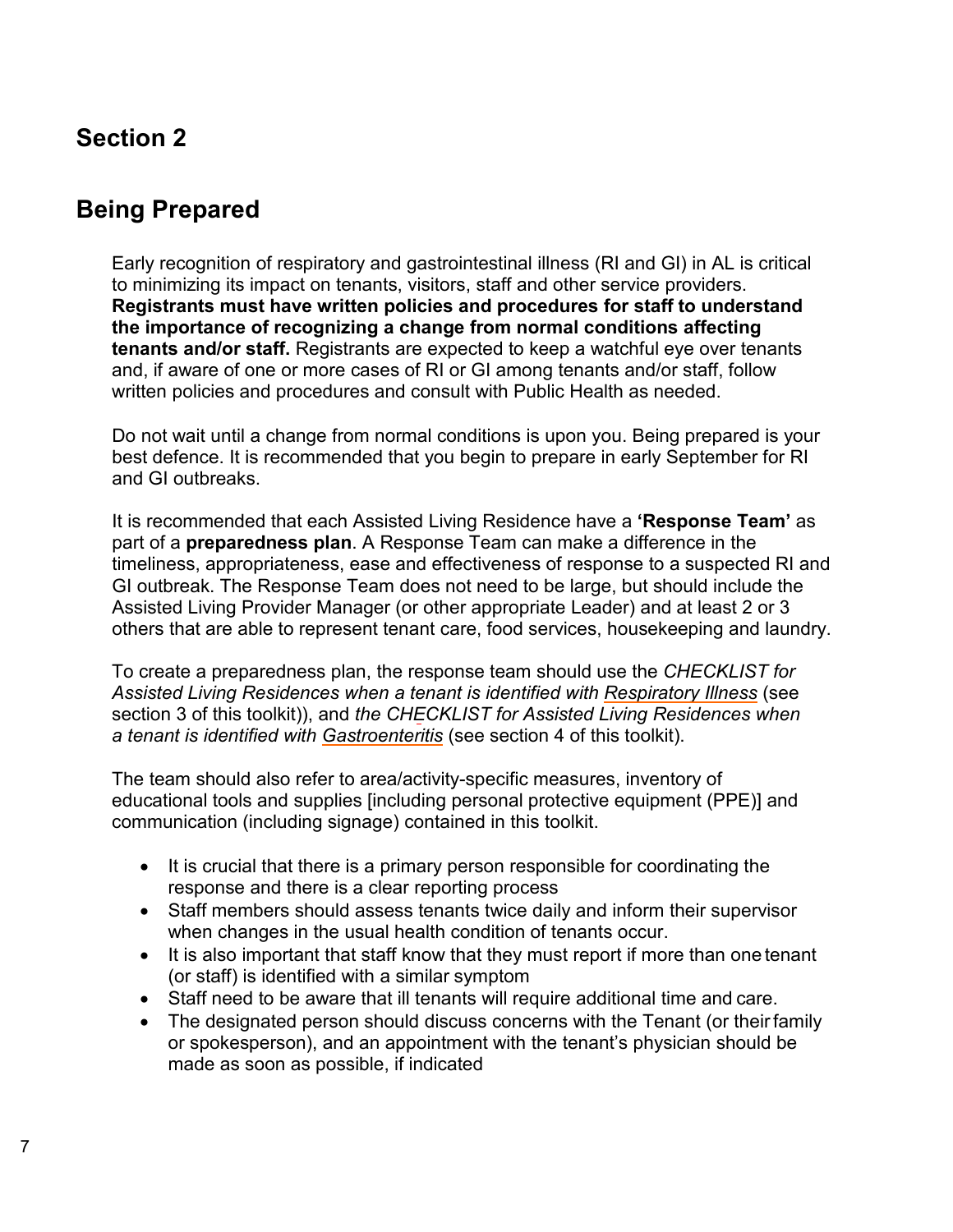#### **Elements of a Preparedness Plan**

- 1. Form Response Team
- 2. Identify roles and responsibilities of each member
- 3. Outline communication/reporting structure
- 4. Prepare Illness tracking logs for use (see section 4 and 5)
- 5. Prepare phone list of institutions/services you may need to communicate with

Review routine practices and additional precautions with staff and post posters for each (See Section 4 and 5)

- 7. Review work duty specific guides with all departments, hang posters
- 8. Choose cleaning and disinfectant product appropriate for the organisms and ensure sufficient stock
- 9. Check stock of any needed supplies, plan for regular inventory check, refresh, reorder as needed. Personal protective equipment includes gloves, gowns, masks and eye protection
- 10.Prepare education sessions for tenants including hand hygiene and respiratory etiquette, importance of reporting illness, not visiting ill tenants
- 11.Post educational posters
- 12.Prepare education for staff and volunteers
- 13.Purchase and provide alcohol based hand rub in common areas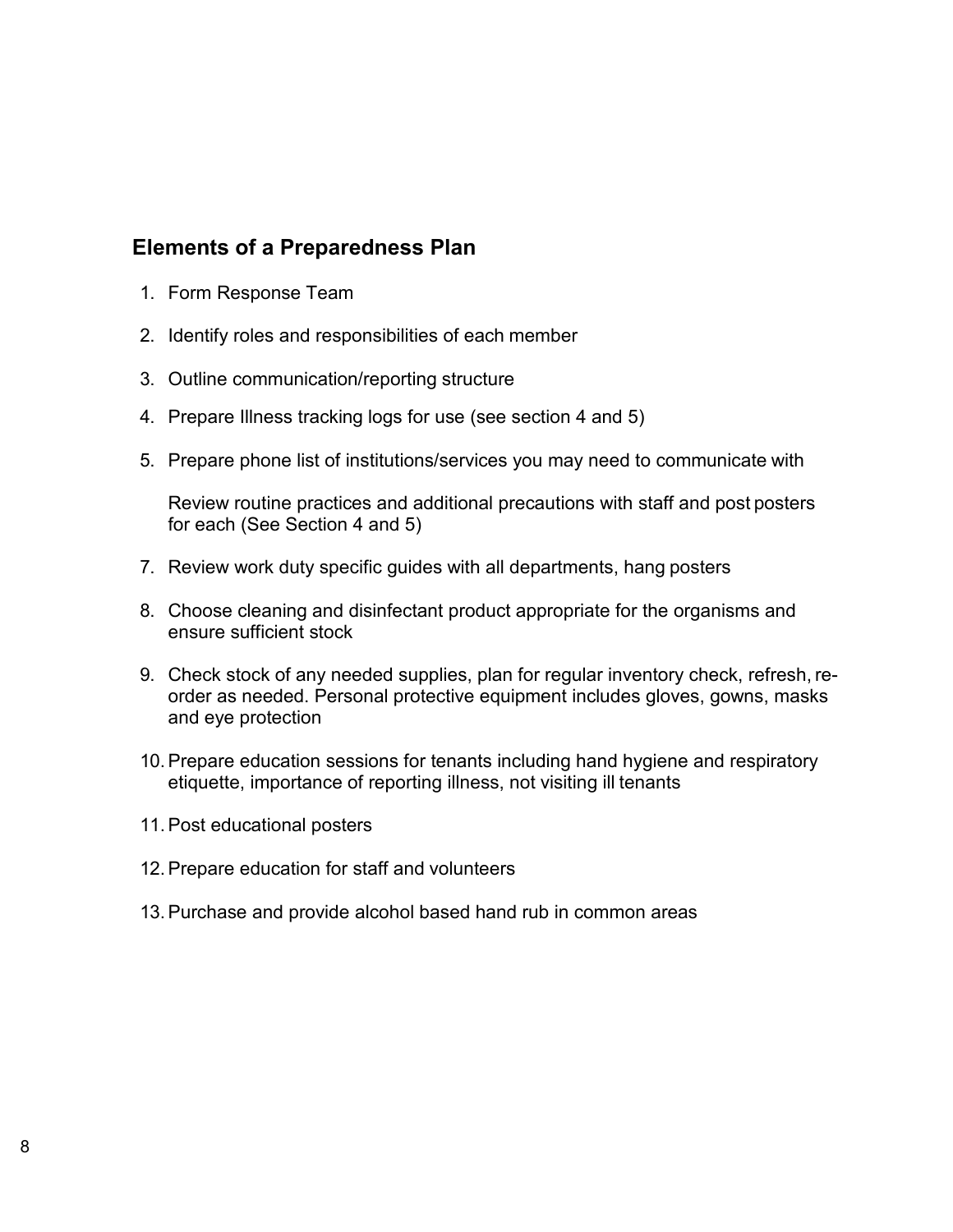# *FAX to your local Public Health Unit (Tool 7) by Dec 31st*

#### **FACILITY INFLUENZA-READINESS REPORT**

*(Please fill in all that applies to your facility)*

| <b>FACILITY NAME:</b>               | DATE COMPLETED: | TEL: | FAX: | <b>NOTES:</b> |
|-------------------------------------|-----------------|------|------|---------------|
|                                     |                 |      |      |               |
|                                     |                 |      |      |               |
| DIRECTOR OF CARE/MANAGER:           |                 | TEL: |      |               |
|                                     |                 |      |      |               |
|                                     |                 |      |      |               |
| DIRECTOR OF CARE/MANAGER ALTERNATE: |                 | TEL: |      |               |
|                                     |                 |      |      |               |
|                                     |                 |      |      |               |
|                                     |                 |      |      |               |

<span id="page-8-0"></span>

| FH VIRAL RESPIRATORY OUTBREAK PROTOCOL AND TOOLKIT<br><b>AVAILABLE:</b>                             | <b>YES</b>    | Ino                                               | NASAL SWAB KIT AVAILABLE?: TYES                                   | $\Box$ NO                            |
|-----------------------------------------------------------------------------------------------------|---------------|---------------------------------------------------|-------------------------------------------------------------------|--------------------------------------|
| <b>Staff and Others (excluding tenants)</b>                                                         | NO. OF        | <b>NO. VACCINATED AGAINST</b><br><b>INFLUENZA</b> | <b>NO. WITH MEDICAL</b>                                           | NO. WITH MEDICAL CONTRAINDICATION TO |
| (Do not count people who will not be at the facility at all between<br>November and the end of May) | <b>PEOPLE</b> | <b>SEASONAL</b>                                   | <b>CONTRAINDICATION TO INFLUENZA</b><br><b>VACCINE DOCUMENTED</b> | <b>OSELTAMIVIR DOCUMENTED</b>        |
| <b>REGULAR STAFF</b>                                                                                |               |                                                   |                                                                   |                                      |
| <b>CASUAL STAFF</b>                                                                                 |               |                                                   |                                                                   |                                      |
| <b>VOLUNTEERS</b>                                                                                   |               |                                                   |                                                                   |                                      |
| <b>CONTRACT WORKERS</b><br>(not Facility or FH employees)                                           |               |                                                   |                                                                   |                                      |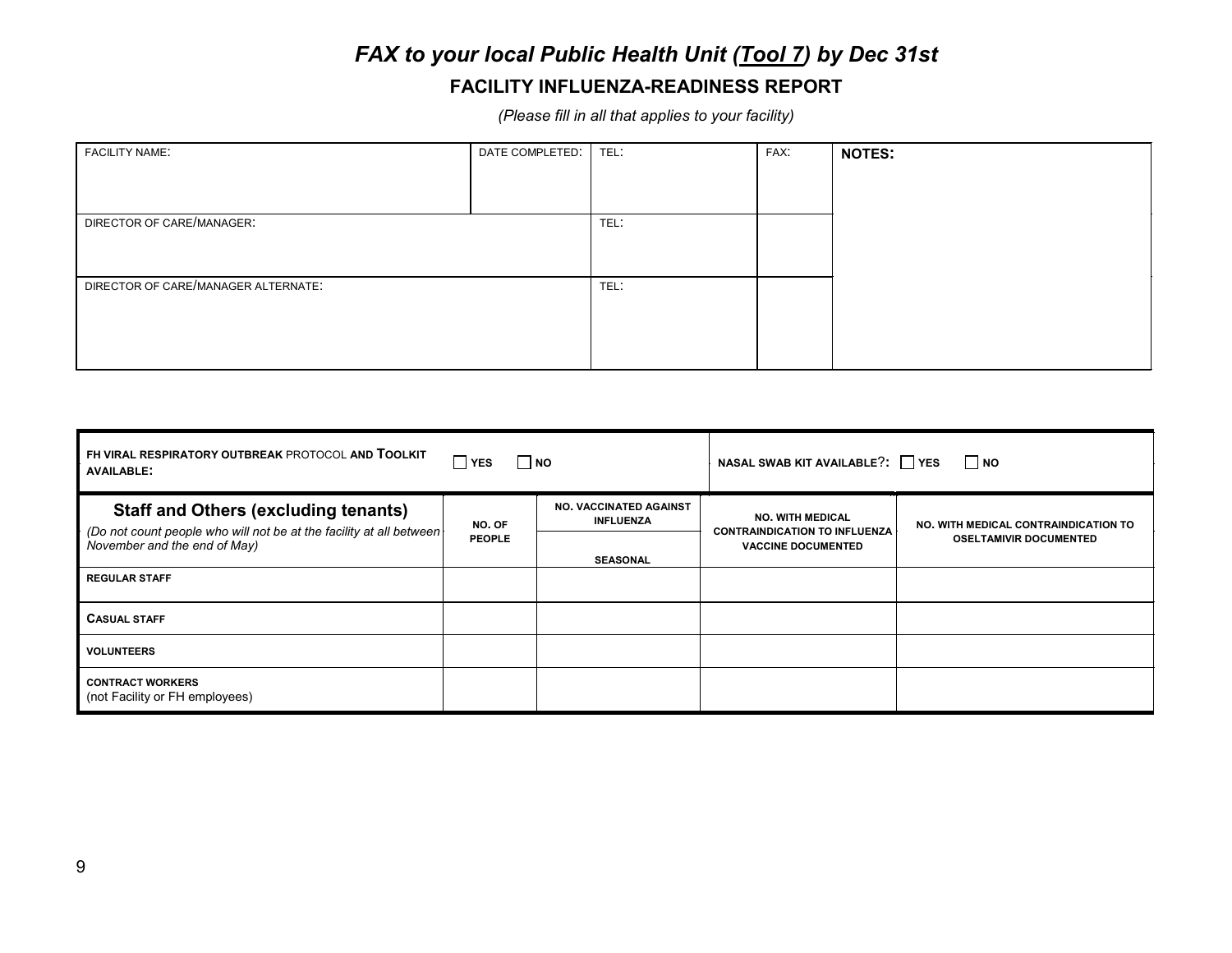| <b>Recommended List of Supplies</b>                                       |                                                   |                                          |                                                             |  |
|---------------------------------------------------------------------------|---------------------------------------------------|------------------------------------------|-------------------------------------------------------------|--|
| <b>Item</b>                                                               | <b>Stores Number/</b><br><b>Supply</b><br>Company | Number of<br><b>Items</b><br>recommended | <b>Number of items</b><br>required to complete<br>inventory |  |
| <b>Disposable gowns</b>                                                   |                                                   |                                          |                                                             |  |
| <b>Face masks</b>                                                         |                                                   |                                          |                                                             |  |
| Eye goggles                                                               |                                                   |                                          |                                                             |  |
| <b>Face Shields</b>                                                       |                                                   |                                          |                                                             |  |
| <b>Gloves: small</b>                                                      |                                                   |                                          |                                                             |  |
| <b>Gloves: medium</b>                                                     |                                                   |                                          |                                                             |  |
| Gloves: large/ extra large                                                |                                                   |                                          |                                                             |  |
| <b>Nasopharyngeal Swabs</b>                                               |                                                   |                                          |                                                             |  |
| <b>Certified transport boxes</b>                                          |                                                   |                                          |                                                             |  |
| <b>Absorbent Pads</b>                                                     |                                                   |                                          |                                                             |  |
| <b>Alcohol Based Hand Rub</b>                                             |                                                   |                                          |                                                             |  |
| <b>Additional bucket and</b><br>cleaning cloths for<br>emergency clean up |                                                   |                                          |                                                             |  |
| <b>Emergency use</b><br>containers for garbage<br>and linen               |                                                   |                                          |                                                             |  |
| <b>Mops</b>                                                               |                                                   |                                          |                                                             |  |
| <b>Cleaning agent - bleach</b>                                            |                                                   |                                          |                                                             |  |
| or Accelerated Hydrogen                                                   |                                                   |                                          |                                                             |  |
| <b>Peroxide</b>                                                           |                                                   |                                          |                                                             |  |
| Other:                                                                    |                                                   |                                          |                                                             |  |
| <b>Location of supplies:</b>                                              |                                                   |                                          |                                                             |  |
| Person responsible for replacement of supplies:                           |                                                   |                                          |                                                             |  |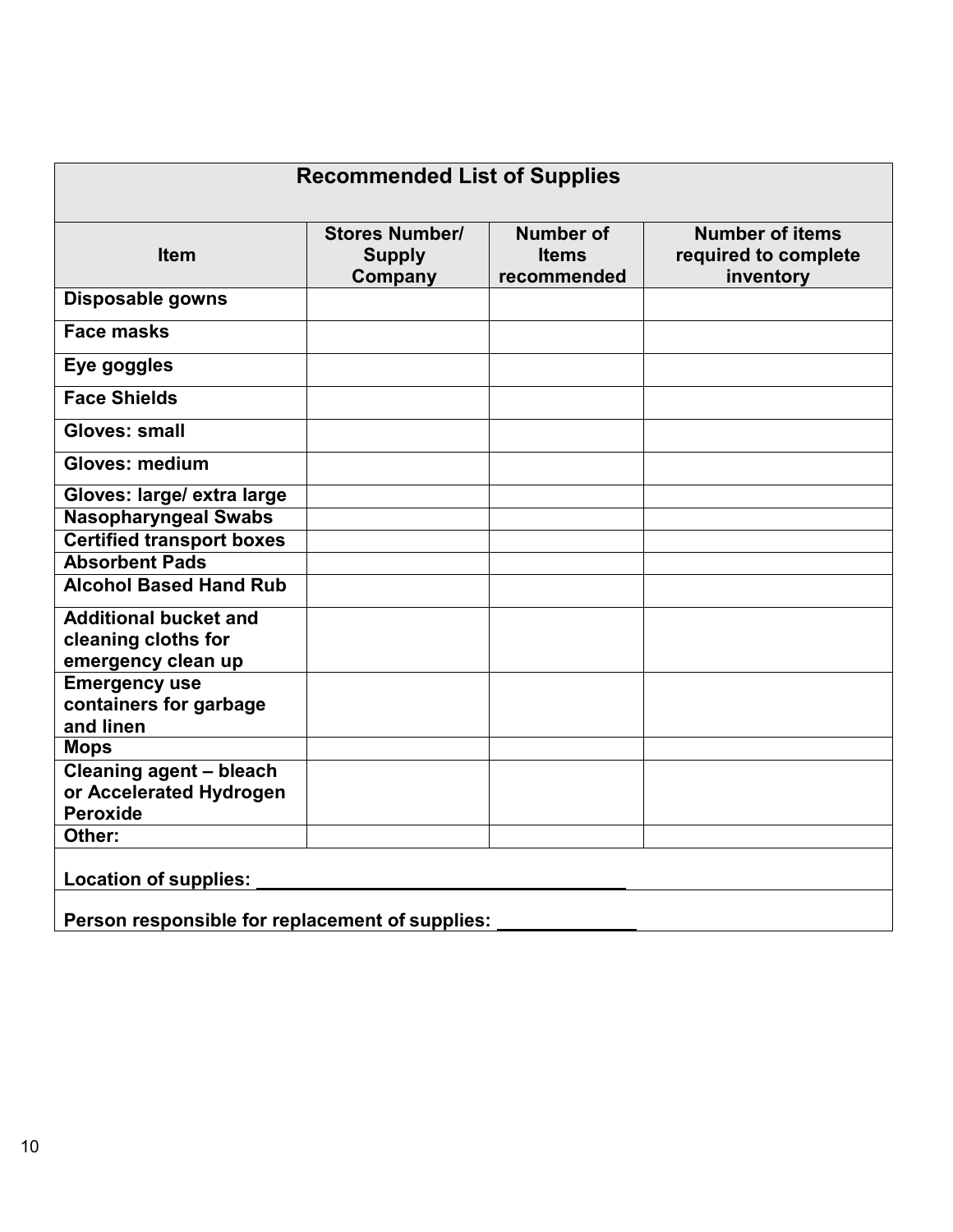# <span id="page-10-0"></span>**Section 3**

## **The Recognition and Management of Respiratory Illness (RI), including COVID-19, Influenza and Non-Influenza**

A tenant with a viral RI (COVID-19, Influenza, or Non-influenza) may present with one, more new, or worsening:

- **Respiratory symptoms**: Fever, chills, cough, shortness of breath, sore throat, , loss of sense of smell or taste
- **Other symptoms**: Headache, fatigue, muscle aches, nausea, loss of appetite, diarrhea and vomiting

A viral RI outbreak should be suspected when one or more tenants are identified with symptoms of respiratory illness,

A viral RI outbreak is when there are two or more people (staff and/or tenants) in the residence with symptoms of respiratory illness, and at least one is laboratoryconfirmed as Influenza or other respiratory virus

A COVID-19 outbreak is declared by the Medical Health Officer when there is one or more positive case (tenant or staff) identified along with evidence of transmission. When there is, a single, low risk case of COVID with no evidence of transmission at a site (i.e. a COVID-19 exposure), an outbreak will not be declared and the facility will be placed on enhanced monitoring**.** 

When a viral RI outbreak is suspected:

- 1. Staff should follow droplet precautions (wear gloves, gowns, masks, eye protection) when entering symptomatic tenant's suites or interacting with them.
- 2. Start compiling a list of ill tenants and staff using [Tools 27](https://www.fraserhealth.ca/-/media/Project/FraserHealth/FraserHealth/employees/clinical-resources/coronavirus-information/ltc-al-li/resources2/Reporting-to-Public-Health/Respiratory_outbreaks_protocol_COVID_Tool27_2021_fillable.pdf?la=en&rev=219a040a099a43ad97d71b63ec326ac0&hash=6292C531743DE2414D6729FD1F7A247E15C35D96) and [Tool](https://www.fraserhealth.ca/-/media/Project/FraserHealth/FraserHealth/employees/clinical-resources/coronavirus-information/ltc-al-li/resources2/Reporting-to-Public-Health/Respiratory_outbreaks_protocol_COVID_Tool28_2021_fillable.pdf?la=en&rev=20055e25fbcc405cbf23cdab970e2974&hash=BCC8CBC843F0EA21B3E80C4CA5949C663DE164B2) 28 in the [RI Outbreak Protocol](https://www.fraserhealth.ca/-/media/Project/FraserHealth/FraserHealth/Health-Topics/Long-term-care-licensing/Clinical-and-Safety-Information/Respiratory_outbreaks_protocol.pdf?la=en&hash=119EC83A8EBD0D858746488187BCCF6CE245905B)
- 3. Obtain a nasopharyngeal (NP) swab from all tenants with suspected RI

#### **Collecting and Submitting Swabs**

AL facilities should refer to the [COVID-19 Resource Toolkit](https://www.fraserhealth.ca/employees/clinical-resources/coronavirus-information/ltc-al-il/resources#.X029Csuos2x) for the following information about nasopharyngeal swabbing:

- Who should be tested for COVID-19
- Ordering Swabs
- Nasopharyngeal Skill and Competency Checklist
- Virology Requisition Form Sample
- Workflow for Completing Nasopharyngeal Swab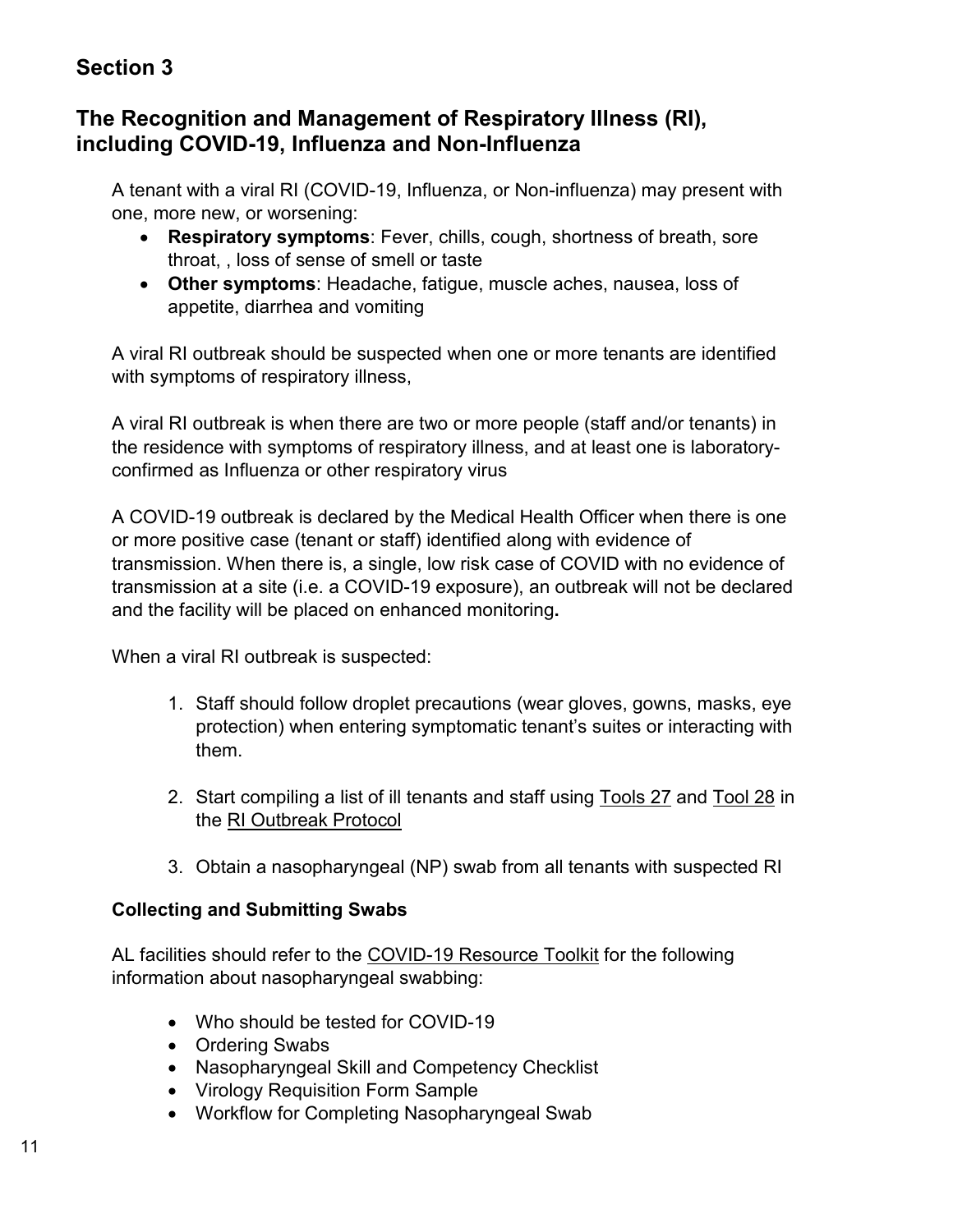• Transportation of Dangerous Goods protocol – includes the certification requirement for packaging and transporting specimens and information about ordering the correct certified boxes for transportation

The viral requisition form is equivalent to the doctor's order. On May 7, 2020, the Provincial Health Officer issued an order allowing LPNs to perform NP swabs with a client-specific order as part of a screening program authorized by the Medical Health Officer (BCCNP LPN Scope of Practice May 14, 2020)

When completing the requisition form for Assisted Living tenants, use physicianbilling information on the requisition as follows: Regional MHO, Dr Aamir Bharmal CPSID 32778 MSP #62550

Contact T-Force Courier Services at 1-877-345-8801 to arrange direct transportation of specimen to the BC Centre for Disease Control or designated location. When contacting T-Force Courier, mention the account for FH Assisted Living: #1530396453

Note: In most cases, T-Force will pick up specimens on demand, but please note approximate pick up times for the following communities:

| Community      | Pick Up Time |
|----------------|--------------|
| Chilliwack     | 0530-0600    |
| Hope/Agassiz   | 0900         |
| Abbotsford     | 1100-1200    |
| <b>Mission</b> | 1400         |

It is important to notify the AL Community Health Nurse when a swab has been completed to ensure the AL Community Health Nurse can monitor and communicate the test results in a timely manner.

#### **Tenant Care**

- $\Box$  Cohort care staff when possible (e.g., staff caring for ill tenants should not care for well tenants **or** should care for well tenants first and then ill tenants).
- $\Box$  Ensure proper use of personal protective equipment with ill tenants along with proper removal on leaving apartment and proper hand hygiene between care for each tenant
- $\Box$  Suggest tenants/families purchase water-resistant plastic mattresses and pillow covers. Wash and disinfect as required. Pillows without water-resistant plastic covers must be laundered when soiled.
- $\Box$  Ensure bathtubs available to all tenants are cleaned and disinfected between uses. Avoid using Jacuzzi jet until change from normal conditions is over to prevent spread of infectious material into the air
- $\Box$  Wear a gown and mask when disposing of body waste such as feces/urine/aspirates/vomit into toilet to avoid splash/spillage.
- $\Box$  Remind tenants to wash hands before leaving their room, prior to entering the dining room, and after toileting
- $\Box$  Perform hand hygiene. Ensure that your hands are washed after using the toilet, before eating, touching your face, touching any food or drink, or anything that will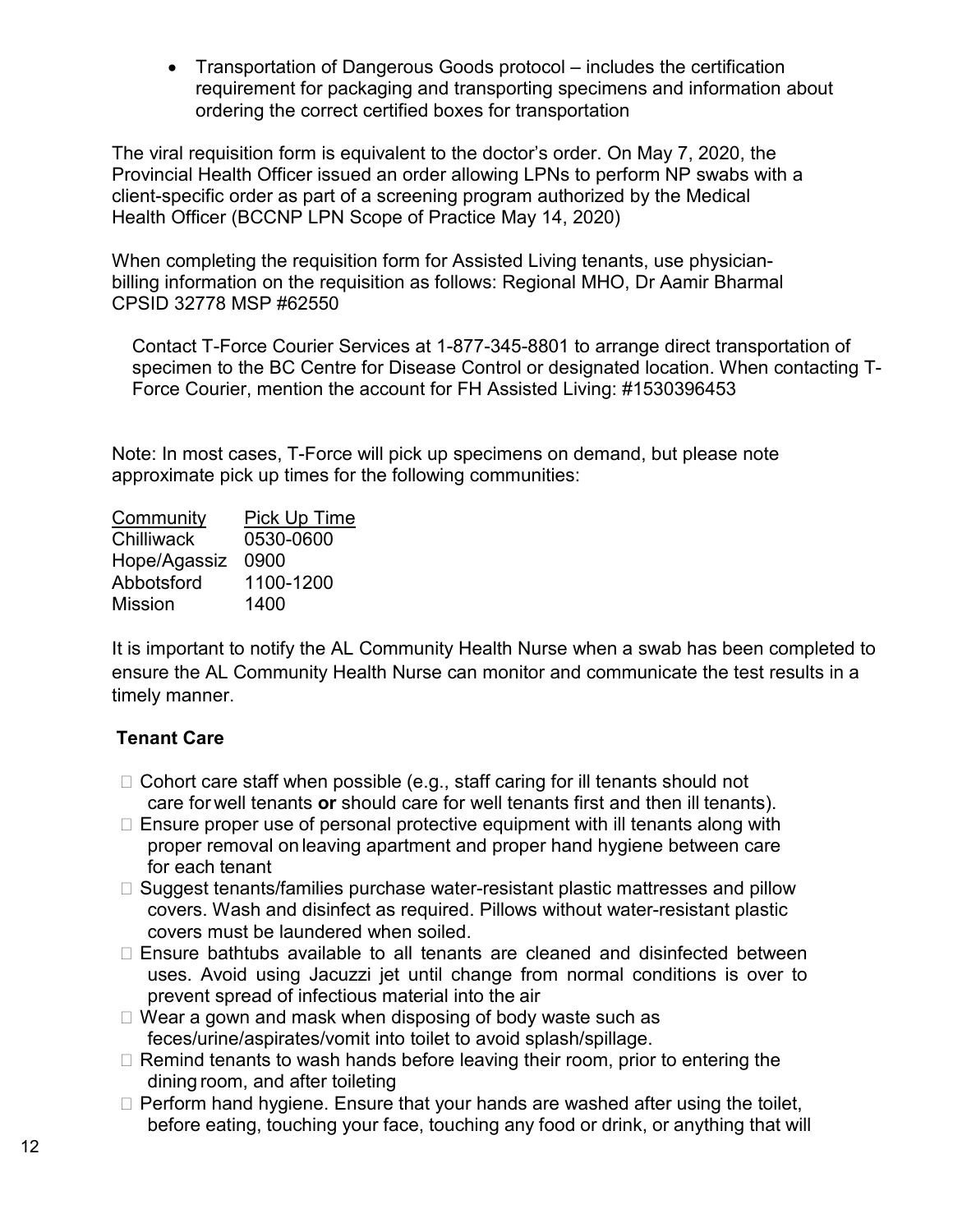touch anyone's face and refrain from chewing on pens, pencils etc.

#### **Housekeeping**

In addition to routine housekeeping duties, those responsible for housekeeping should:

- o Ensure disinfectant wipes/solutions (e.g. accelerated Hydrogen Peroxide or bleach/sodium hypochlorite) are available for enhanced cleaning and disinfection of high touch surfaces and shared equipment.
- o Direct housekeeping services to start enhanced cleaning as soon as the outbreak is suspected, and for the duration of the outbreak.
- $\circ$  Ensure twice daily cleaning and disinfection of the residence, particularly high touch surfaces (e.g. railings, chair arms, light switches, door handles, faucets, thermostats, telephones, keypads, keyboards and other surfaces that people touch frequently) and equipment (e.g. commodes, walker handles, wheelchair arms). **[See Enhanced Cleaning for RI checklist.](https://www.fraserhealth.ca/-/media/Project/FraserHealth/FraserHealth/employees/clinical-resources/coronavirus-information/ltc-al-li/resources/Resources/COVID-19-LTC_AL_MHSU_EquimentEnhancedCleaningGuidelines-Apr-24.pdf?la=en&hash=3A1906D82828821E1A4E2780547E434FF3C87888)**
- $\circ$  If possible, clean rooms of well tenants first. Provide additional housekeeping services for ill tenants.
- o Change cleaning cloth between rooms of all tenants. Place used cleaning cloth into plastic bag or water resistant laundry bag.
- o Use gloves, gown, mask and eye protection when caring for an ill tenant
- o Gowns, gloves, mask and eye protection are required during the care of ill tenants and for any contact with infectious material in the apartment
- $\circ$  Remove personal protective equipment on leaving apartment off ill tenant and perform hand hygiene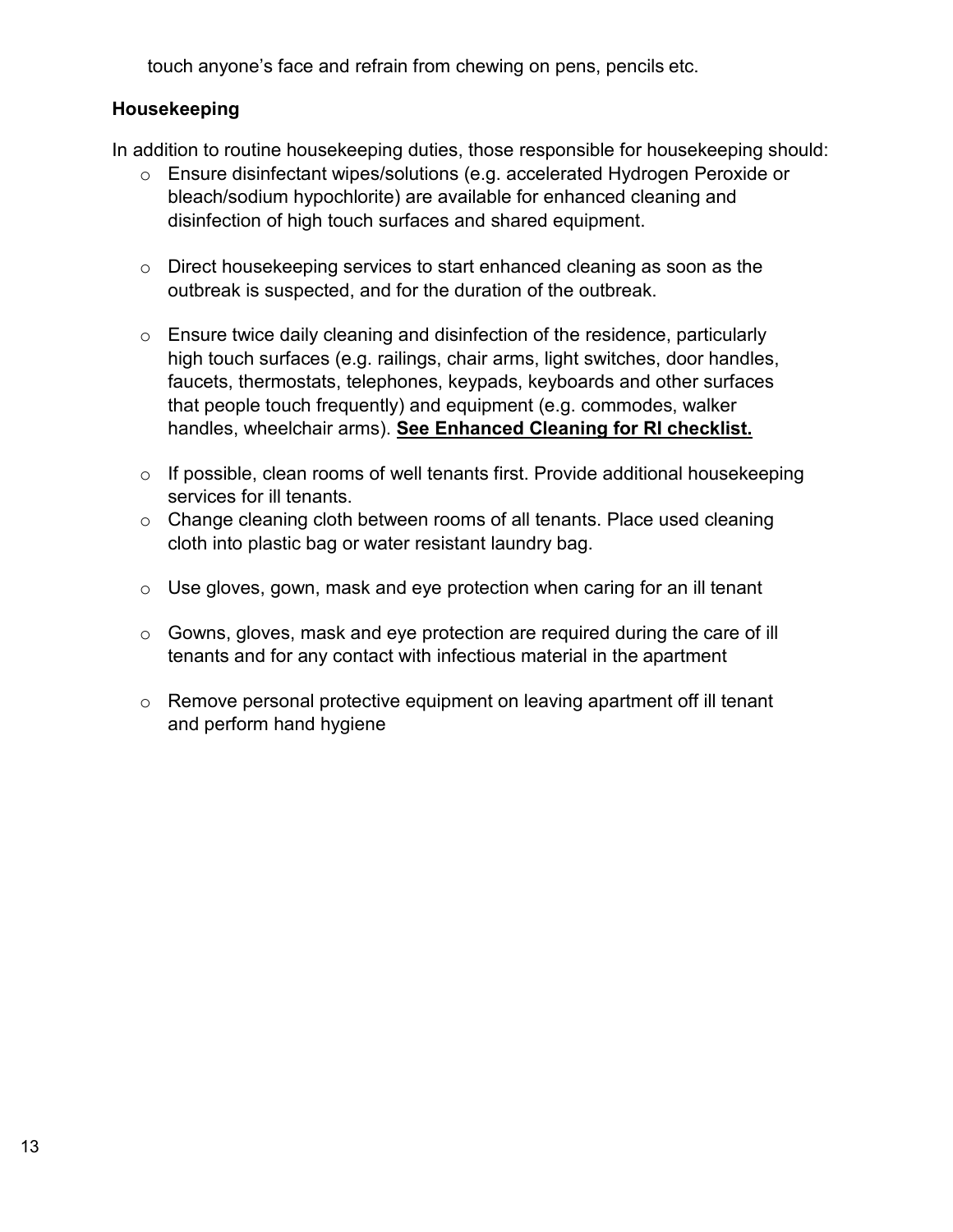#### **Laundry**

- $\Box$  Provide full laundry services for ill tenants
- $\Box$  Handle soiled linen as little as possible to prevent microbial contamination of the air and persons handling linens
- $\Box$  Wear long sleeved gown when handling soiled linen and discard gown after use and wash hands after removing gown
- $\Box$  Use a mask if there is a potential of droplets of infectious material to spread into the air
- $\Box$  Place and transport soiled wet linen in bags that prevent leakage. Double bagging linen is not necessary unless the first bag is leaking
- $\Box$  Soiled laundry should be washed with detergent in hot water at the maximum cycle length and then machine (hot air) dried
- Wear gloves when handling soiled linen and **wash hands after removing gloves**
- $\Box$  Perform hand hygiene using soap and water (Ensure that your hands are washed after using the toilet, before eating, touching your face, touching any food or drink, or anything that will touch anyone's face)

#### **Personal Protective Equipment for Laundry**

- $\Box$  Gowns and gloves are required during contact with infectious material while laundering
- $\Box$  A mask should be worn when handling laundry that is wet and will likely spray or splash

#### **Waste Management**

- $\Box$  Place garbage in a leak-proof bag and close securely before removal from tenant's room. Double bagging is not necessary unless the first bag is leaking. Try to avoid generating an air current as the bag is tied shut, as this may spread droplets of infectious material
- $\Box$  Wear a mask and gown when disposing of body waste such as feces/urine/aspirates/vomit into toilet to avoid splash/spillage.
- $\Box$  Perform hand hygiene using soap and water. (Ensure that your hands are washed after using the toilet, before eating, touching your face, touching any food or drink, or anything that will touch anyone's face and refrain from chewing on pens, pencils etc.)

#### **Personal Protective Equipment (in general)**

 $\Box$  Gowns and gloves are required for any contact with infectious material

#### **Kitchen Staff**

- **Avoid practices that generate droplet spray from used dishes.**
- $\Box$  Clean and disinfect the area (including vertical surfaces) with a suitable disinfectant solution.
- $\Box$  Kitchen staff shall wash all dishes, utensils and trays in a commercial dishwasher;
- $\Box$  Be careful not to cross-contaminate dirty and clean dishes
- $\Box$  Perform hand hygiene using soap and water for at least 15-20 seconds

#### **Personal Protective Equipment**

 $\Box$  A mask or face shield and gown should be worn when cleaning dishes or trays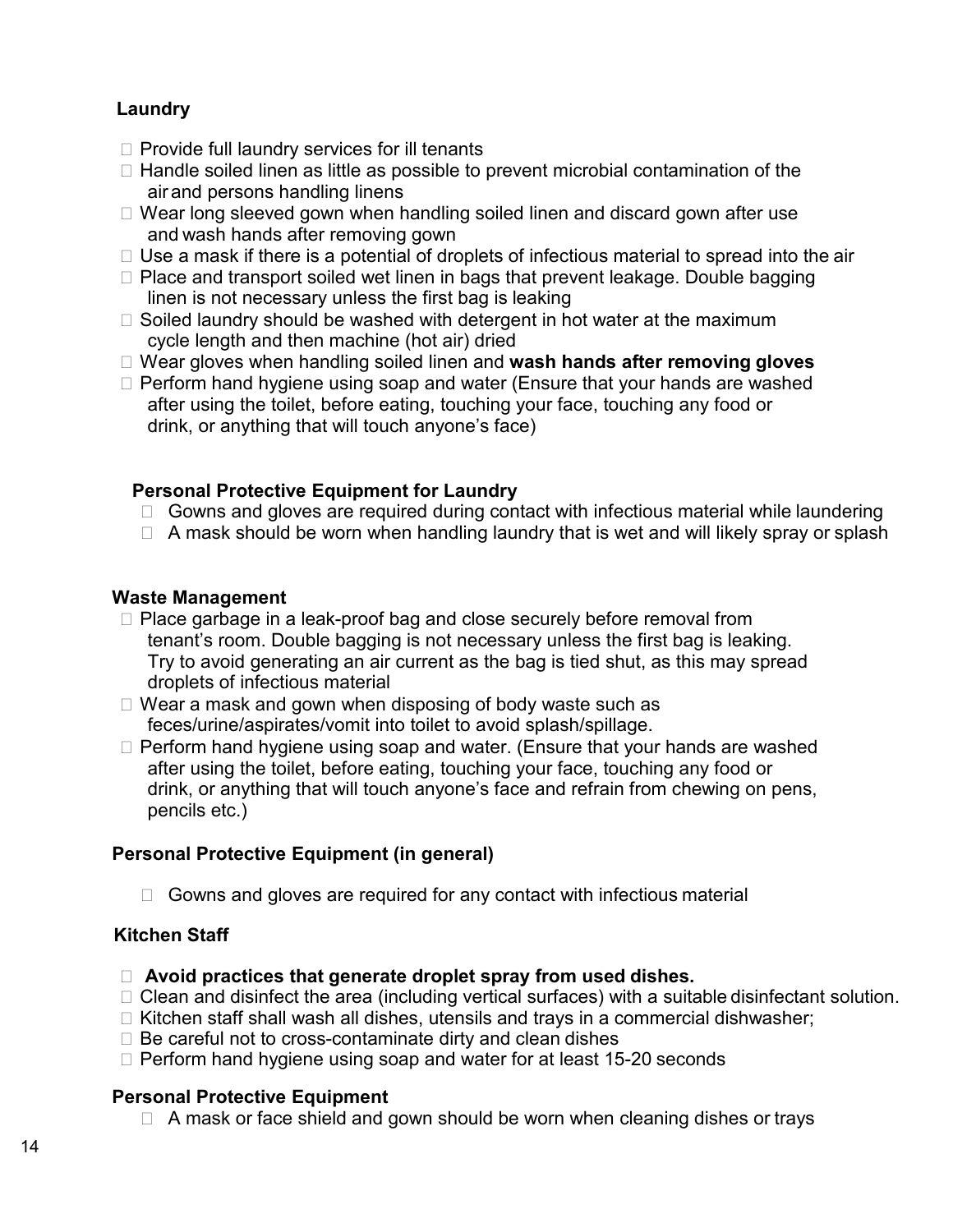# **Flowchart: Responding to a suspected outbreak of RI**

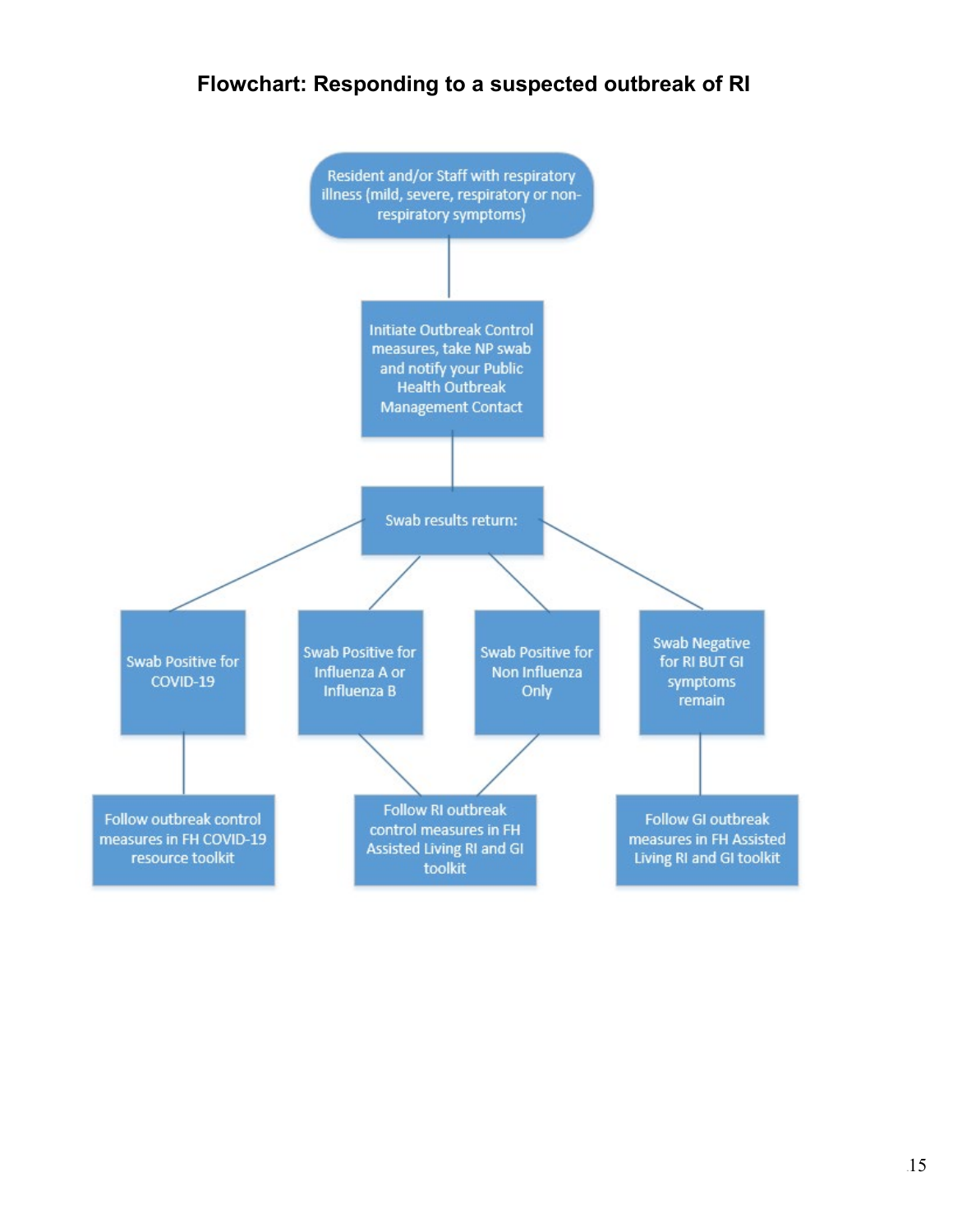# **Contacting Public Health-RI**

When a RI outbreak is suspected, ALL Assisted Living facilities are to contact Public Health if they require support, have questions, the illness in tenants/staff changes or they note more tenants and staff becoming ill, and/or if they intend on sending additional swabs

For Public Health Consultation related to **respiratory illness** call 778-368-0123. Send the list of ill tenants and staff to Public Health on request

Public Health will provide education and support as needed, depending on swab results:

- If swab(s) test positive for COVID-19, the facility will follow the procedures outlined in the COVID Resource Toolkit, and Public Health would remain involved in the follow up and support until the outbreak is over.
- If swab(s) test positive for Influenza or other respiratory pathogen but negative for COVID, the AL/IL/MHSU <15 bed facility will be directed to follow their respective RI toolkits. There would be no active role of PH in follow up at this point. The role of PH at this point is for consultation only.

As outlined in the Registrant Handbook Policy 12, contacting Public Health does not mean that Public Health will take over management of the situation. This responsibility remains with the Assisted Living Provider.

Public Health is not routinely involved in providing laboratory test kits or collecting specimens from people in community living settings; therefore, arrangements should be made at the site level to ensure lab test kits are available and specimens can be collected.

The level of Public Health involvement will depend on the situation.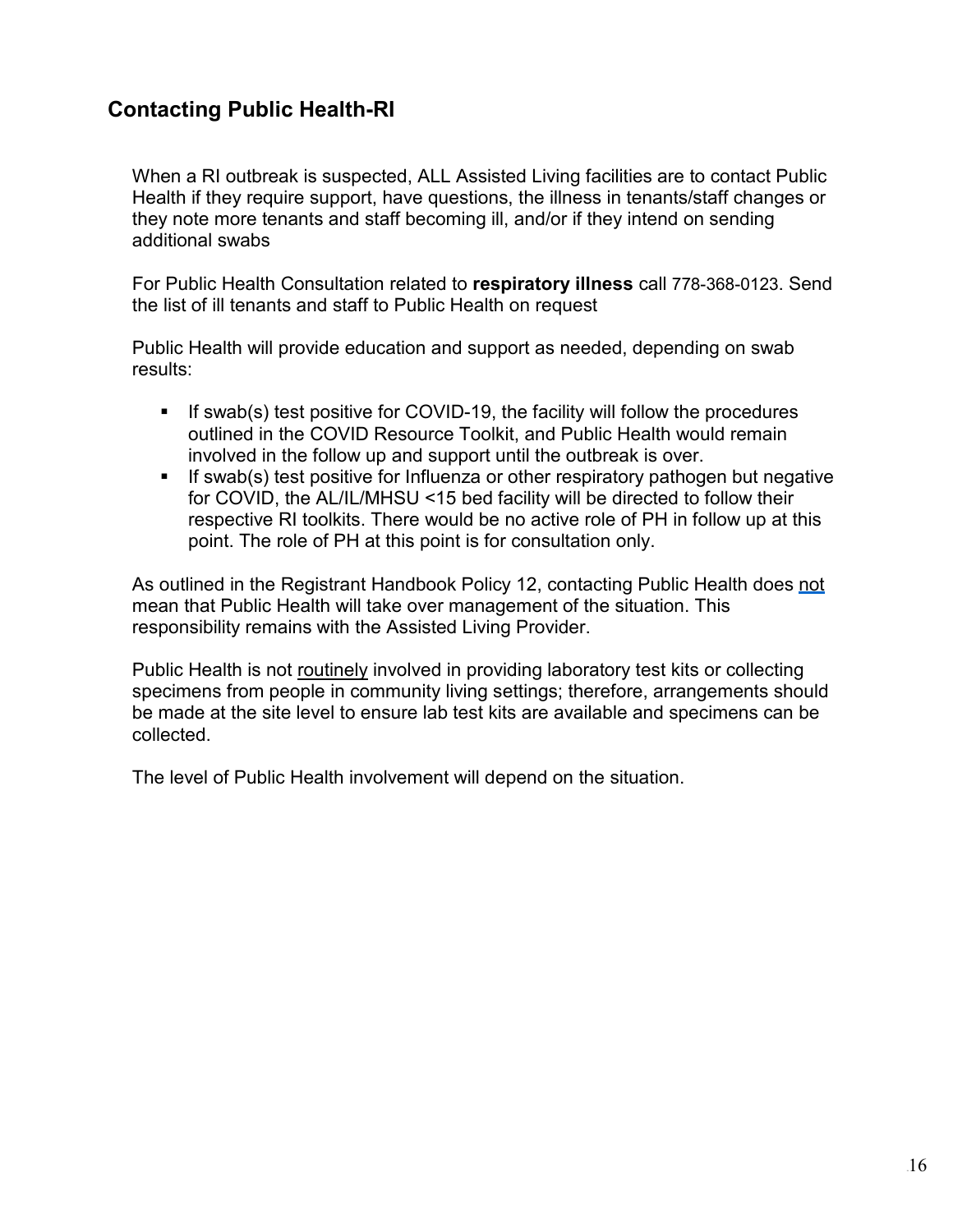# **Section 4**

#### *[RI Outbreak Tools: Link to LTC Viral RI Outbreak Protocol/Toolkit](https://www.fraserhealth.ca/-/media/Project/FraserHealth/FraserHealth/Health-Topics/Long-term-care-licensing/Clinical-and-Safety-Information/2020-Viral-RI-outbreak-protocol-toolkit.pdf?la=en&rev=eb1186e942354f238313ede44880660c&hash=05AA6D222C33A3ABB2BCA9C3356D675161B95073)*

- Tool 11: [Signage for Use throughout the Respiratory Virus Season](https://www.fraserhealth.ca/-/media/Project/FraserHealth/FraserHealth/Health-Topics/Long-term-care-licensing/Clinical-and-Safety-Information/Respiratory_outbreaks_protocol.pdf?la=en&hash=119EC83A8EBD0D858746488187BCCF6CE245905B#page=27)
- Tool 12: [Hand Hygiene](https://www.fraserhealth.ca/-/media/Project/FraserHealth/FraserHealth/Health-Topics/Long-term-care-licensing/Clinical-and-Safety-Information/Respiratory_outbreaks_protocol.pdf?la=en&hash=119EC83A8EBD0D858746488187BCCF6CE245905B#page=30)
- Tool 13: [Routine Practices \(Standard Precautions\)](https://www.fraserhealth.ca/-/media/Project/FraserHealth/FraserHealth/Health-Topics/Long-term-care-licensing/Clinical-and-Safety-Information/Respiratory_outbreaks_protocol.pdf?la=en&hash=119EC83A8EBD0D858746488187BCCF6CE245905B#page=35)
- Tool 14: [Suspect Viral Respiratory Illness Case Definition and Control Measures for Single or Sporadic](https://www.fraserhealth.ca/-/media/Project/FraserHealth/FraserHealth/Health-Topics/Long-term-care-licensing/Clinical-and-Safety-Information/Respiratory_outbreaks_protocol.pdf?la=en&hash=119EC83A8EBD0D858746488187BCCF6CE245905B#page=37)  [Cases](https://www.fraserhealth.ca/-/media/Project/FraserHealth/FraserHealth/Health-Topics/Long-term-care-licensing/Clinical-and-Safety-Information/Respiratory_outbreaks_protocol.pdf?la=en&hash=119EC83A8EBD0D858746488187BCCF6CE245905B#page=37)
- Tool 15: [Droplet Precautions](https://www.fraserhealth.ca/-/media/Project/FraserHealth/FraserHealth/Health-Topics/Long-term-care-licensing/Clinical-and-Safety-Information/Respiratory_outbreaks_protocol.pdf?la=en&hash=119EC83A8EBD0D858746488187BCCF6CE245905B#page=39)
- Tool 16: [Removal of Personal Protective Equipment \(PPE\)](https://www.fraserhealth.ca/-/media/Project/FraserHealth/FraserHealth/Health-Topics/Long-term-care-licensing/Clinical-and-Safety-Information/Respiratory_outbreaks_protocol.pdf?la=en&hash=119EC83A8EBD0D858746488187BCCF6CE245905B#page=40)
- Tool 17: [Staff Influenza Immunization and Anti-Influenza Prophylaxis](https://www.fraserhealth.ca/-/media/Project/FraserHealth/FraserHealth/Health-Topics/Long-term-care-licensing/Clinical-and-Safety-Information/Respiratory_outbreaks_protocol.pdf?la=en&hash=119EC83A8EBD0D858746488187BCCF6CE245905B#page=41) List
- Tool 18: [Sample Staff Influenza Immunization Record](https://www.fraserhealth.ca/-/media/Project/FraserHealth/FraserHealth/Health-Topics/Long-term-care-licensing/Clinical-and-Safety-Information/Respiratory_outbreaks_protocol.pdf?la=en&hash=119EC83A8EBD0D858746488187BCCF6CE245905B#page=44)
- Tool 19: [Resident Influenza Immunization and Anti-Influenza Prophylaxis List](https://www.fraserhealth.ca/-/media/Project/FraserHealth/FraserHealth/Health-Topics/Long-term-care-licensing/Clinical-and-Safety-Information/Respiratory_outbreaks_protocol.pdf?la=en&hash=119EC83A8EBD0D858746488187BCCF6CE245905B#page=46)
- Tool 20: [Facility Influenza-Readiness Report](https://www.fraserhealth.ca/-/media/Project/FraserHealth/FraserHealth/Health-Topics/Long-term-care-licensing/Clinical-and-Safety-Information/Respiratory_outbreaks_protocol.pdf?la=en&hash=119EC83A8EBD0D858746488187BCCF6CE245905B#page=48)
- Tool 21: [Suspect Viral Respiratory OUTBREAK Definition and Initial Response](https://www.fraserhealth.ca/-/media/Project/FraserHealth/FraserHealth/Health-Topics/Long-term-care-licensing/Clinical-and-Safety-Information/Respiratory_outbreaks_protocol.pdf?la=en&hash=119EC83A8EBD0D858746488187BCCF6CE245905B#page=50)<br>Tool 24: Suspect Outbreak Reporting—Things to Report on the First Dav and fo
- Suspect Outbreak Reporting—Things to Report on the First Day and for the Duration of the **[Outbreak](https://www.fraserhealth.ca/-/media/Project/FraserHealth/FraserHealth/Health-Topics/Long-term-care-licensing/Clinical-and-Safety-Information/Respiratory_outbreaks_protocol.pdf?la=en&hash=119EC83A8EBD0D858746488187BCCF6CE245905B#page=54)**
- Tool 25: [Definition of Completely Separate Areas of Facility –](https://www.fraserhealth.ca/-/media/Project/FraserHealth/FraserHealth/Health-Topics/Long-term-care-licensing/Clinical-and-Safety-Information/Respiratory_outbreaks_protocol.pdf?la=en&hash=119EC83A8EBD0D858746488187BCCF6CE245905B#page=55) Guidance for Implementation of Control [Measures](https://www.fraserhealth.ca/-/media/Project/FraserHealth/FraserHealth/Health-Topics/Long-term-care-licensing/Clinical-and-Safety-Information/Respiratory_outbreaks_protocol.pdf?la=en&hash=119EC83A8EBD0D858746488187BCCF6CE245905B#page=55)
- Tool 26: [Daily Surveillance and Reporting](https://www.fraserhealth.ca/-/media/Project/FraserHealth/FraserHealth/Health-Topics/Long-term-care-licensing/Clinical-and-Safety-Information/Respiratory_outbreaks_protocol.pdf?la=en&hash=119EC83A8EBD0D858746488187BCCF6CE245905B#page=56)
- Tool 27: [Resident Illness Report and Tracking Form](https://www.fraserhealth.ca/-/media/Project/FraserHealth/FraserHealth/employees/clinical-resources/coronavirus-information/ltc-al-li/resources2/Reporting-to-Public-Health/Respiratory_outbreaks_protocol_COVID_Tool27_2021_fillable.pdf?la=en&rev=219a040a099a43ad97d71b63ec326ac0&hash=6292C531743DE2414D6729FD1F7A247E15C35D96)<br>Tool 28: Staff Illness Report and Tracking Form
- [Staff Illness Report and Tracking Form](https://www.fraserhealth.ca/-/media/Project/FraserHealth/FraserHealth/Health-Topics/Long-term-care-licensing/Clinical-and-Safety-Information/Respiratory_outbreaks_protocol.pdf?la=en&hash=119EC83A8EBD0D858746488187BCCF6CE245905B#page=58)
- Tool 29: [Helpful Information about Common Respiratory Viruses](https://www.fraserhealth.ca/-/media/Project/FraserHealth/FraserHealth/Health-Topics/Long-term-care-licensing/Clinical-and-Safety-Information/Respiratory_outbreaks_protocol.pdf?la=en&hash=119EC83A8EBD0D858746488187BCCF6CE245905B#page=59)
- Tool 39: [Enhanced Cleaning](https://www.fraserhealth.ca/-/media/Project/FraserHealth/FraserHealth/Health-Topics/Long-term-care-licensing/Clinical-and-Safety-Information/Respiratory_outbreaks_protocol.pdf?la=en&hash=119EC83A8EBD0D858746488187BCCF6CE245905B#page=80)
- Tool 40: [Disinfectant Selection Guide](https://www.fraserhealth.ca/-/media/Project/FraserHealth/FraserHealth/Health-Topics/Long-term-care-licensing/Clinical-and-Safety-Information/Respiratory_outbreaks_protocol.pdf?la=en&hash=119EC83A8EBD0D858746488187BCCF6CE245905B#page=83)
- Tool 42a: [Problem Solving if Outbreak is NOT Stopping](https://www.fraserhealth.ca/-/media/Project/FraserHealth/FraserHealth/Health-Topics/Long-term-care-licensing/Clinical-and-Safety-Information/Respiratory_outbreaks_protocol.pdf?la=en&hash=119EC83A8EBD0D858746488187BCCF6CE245905B#page=89)
- Tool 42b: [Non-Influenza](https://www.fraserhealth.ca/-/media/Project/FraserHealth/FraserHealth/Health-Topics/Long-term-care-licensing/Clinical-and-Safety-Information/Respiratory_outbreaks_protocol.pdf?la=en&hash=119EC83A8EBD0D858746488187BCCF6CE245905B#page=90)
- Tool 43b: [Non-Influenza](https://www.fraserhealth.ca/-/media/Project/FraserHealth/FraserHealth/Health-Topics/Long-term-care-licensing/Clinical-and-Safety-Information/Respiratory_outbreaks_protocol.pdf?la=en&hash=119EC83A8EBD0D858746488187BCCF6CE245905B#page=92)

#### *[COVID-19 Outbreak Tools: Link to COVID-19 Resource Toolkit](https://www.fraserhealth.ca/employees/clinical-resources/coronavirus-information/ltc-al-il/resources#.X1pjObqosqW) \*Access all resources listed below by clicking on the link above*

#### **Visitors**

- Family/Social Visit
- Essential Visitor Policy Poster
- Visitor Screening Poster

#### **Staff**

- Staff Testing
- Staff Protocol for Monitoring & Testing Poster
- Staff Symptom Monitoring Poster
- Staffing Support (for Sites in COVID Outbreak)
- Public Health Tool 28: Staff Illness Report and Tracking Form
- Staff and Medical Safety Poster

Admission/transfers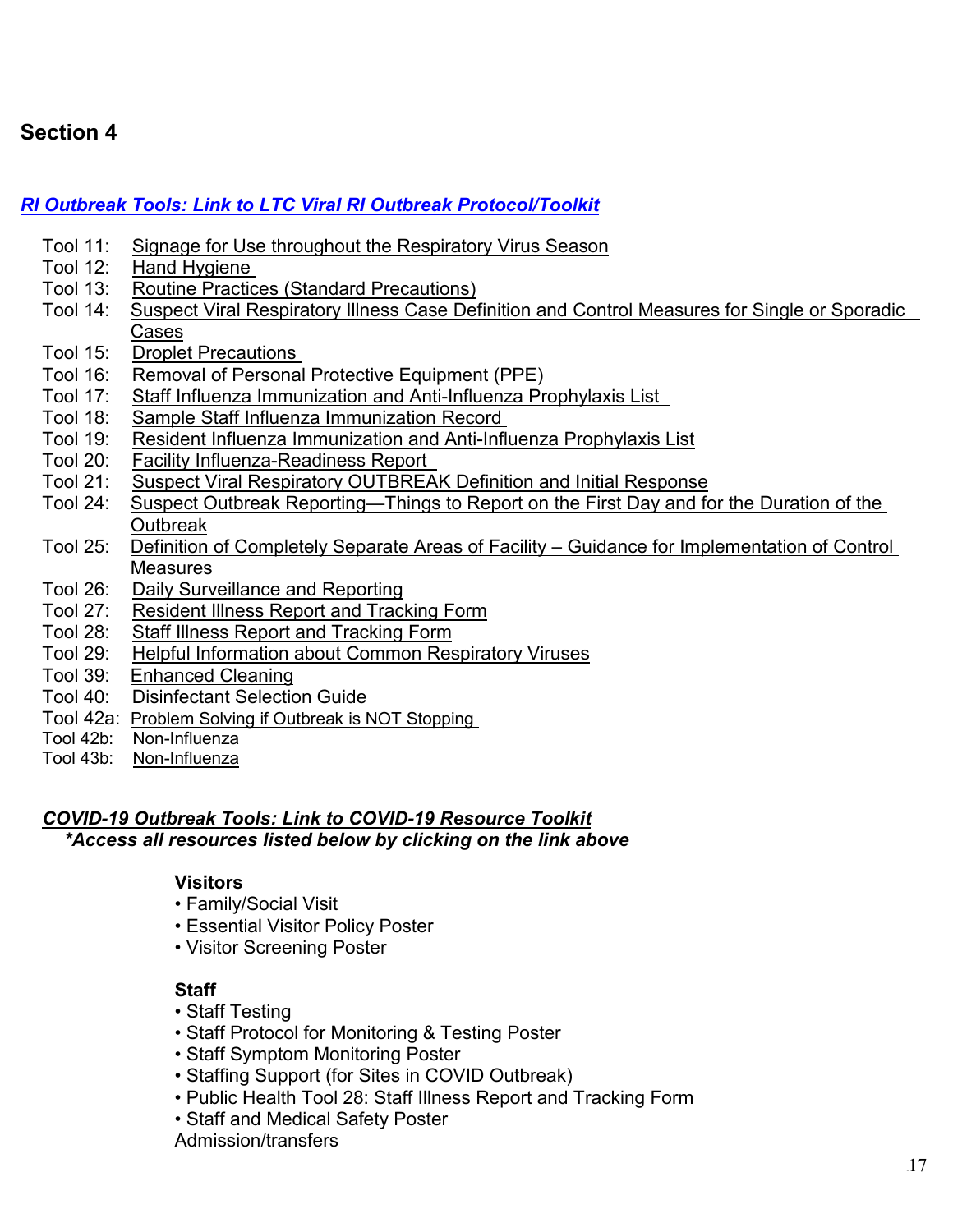- Admissions from Acute Care to LTC, AL & Convalescent Care
- Essential Medical Appointments
- AL Transfers for Medical Care

#### **Outbreak Management**

• Monitoring and initial response for possible COVID-19 cases

• Checklist – Suspected Case

• Checklist – ONE or More Positive (Staff or Client) COVID-19 test result (COVID Outbreak)

#### **Reporting**

- Notification & Management Process for Suspected/Confirmed Cases
- • [Public Health Tool 27:](https://www.fraserhealth.ca/-/media/Project/FraserHealth/FraserHealth/employees/clinical-resources/coronavirus-information/ltc-al-li/resources2/Reporting-to-Public-Health/Respiratory_outbreaks_protocol_COVID_Tool27_2021_fillable.pdf?la=en&rev=219a040a099a43ad97d71b63ec326ac0&hash=6292C531743DE2414D6729FD1F7A247E15C35D96) Resident Illness Report and Tracking Form
- Public Health Tool 28: Staff Illness Report and Tracking Form
- Tips for Completing Public Health Tools 27 & 28

#### **Testing**

- Who should be tested for COVID-19?
- Fraser Health COVID-19 Screening Process
- Swabs

#### **Resources**

- Medical Health Officer (MHO) Orders
- BC-CDC's Infection Prevention and Control Requirements for COVID-19 in Long Term Care and seniors' Assisted Living

Personal Protective Equipment (PPE)

- Personal Protective Equipment (PPE) Framework
- Donning and Doffing Personal Protective Equipment
- Equipment and Enhanced Cleaning Guidelines

### **Checklists: Respiratory Illness**

#### **A. What should be done for tenants who are ill (symptomatic)**

- ◻ Ill tenants should remain in their apartments**.**
- ◻ Set up PPE station (with gloves, mask, eye protection and alcohol-based hand rub) outside the apartment of the ill tenant
- ◻ Droplet **precautions** should used by workers/volunteers during contact with **ill** tenants (hand hygiene and the use of personal protective equipment including eye protection, procedure masks, gloves or gowns as deemed appropriate for the situation)[—See droplet /contact precautions poster in](#page-27-0)  tools [inventory.](#page-27-0)
- $\Box$  Obtain a nasopharyngeal swab from the ill tenant
- ◻ Cohort care staff when possible (e.g., staff caring for ill tenants should not care for well tenants **or** should care for well tenants first and then ill tenants)
- ◻ Remove PPE on leaving apartment of ill tenant and perform hand hygiene. [See donning and doffing tool](http://fhpulse/clinical_resources/clinical_policy_office/Documents/0987/AppD%20Donning%20and%20doffing%20PPE%20Combo.pdf)
- ◻ Ensure hand hygiene is done after removing gloves
- ◻ Ensure hand hygiene is done between contact with different tenants
- □ Arrange for meals to be brought to ill tenants' apartments until cleared from droplet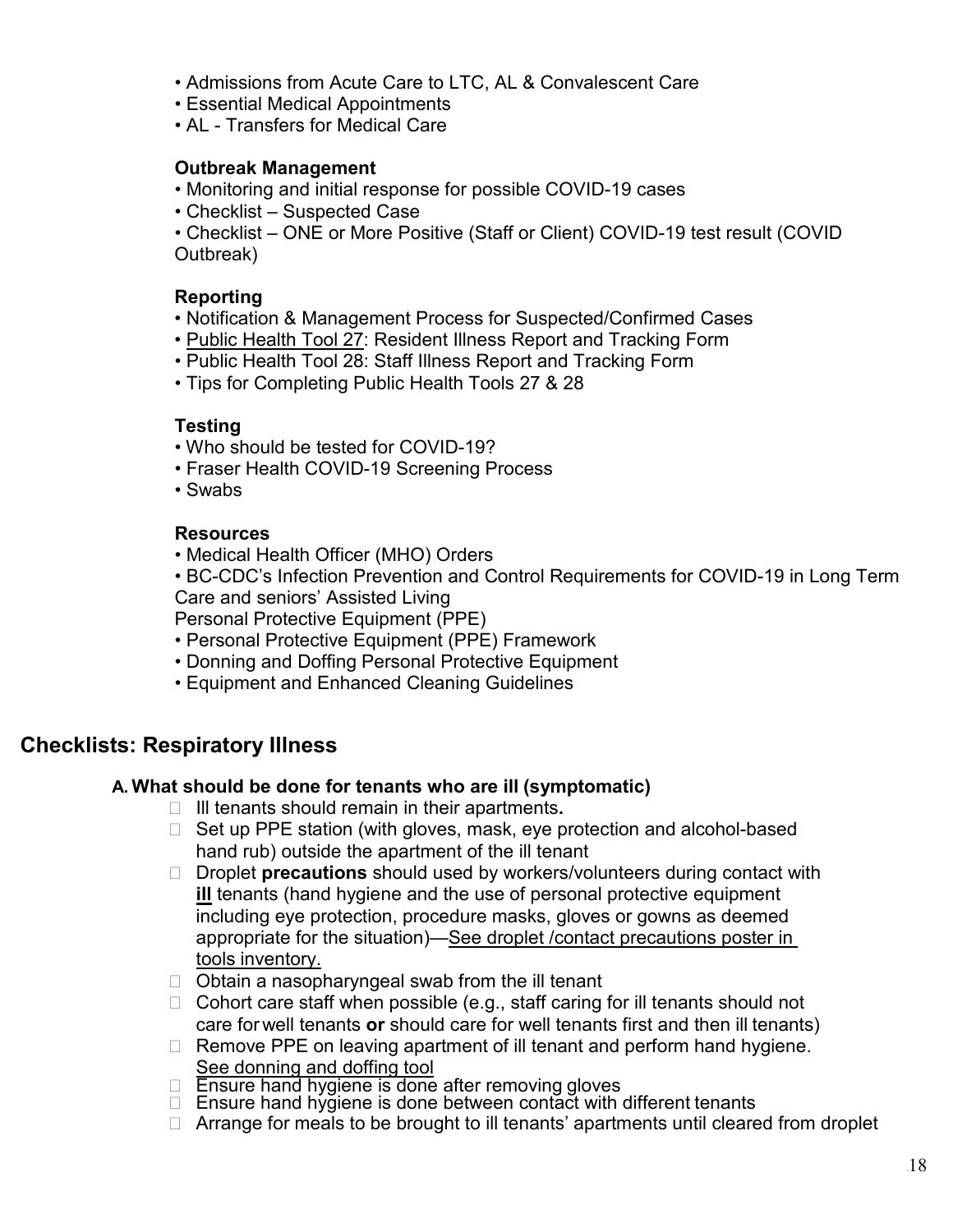precautions. Disposable trays are not required

- ◻ Arrange for extra laundry and housekeeping services
- $\Box$  Encourage ill tenants to contact their family physicians for treatment options
- □ Check on tenants two or more times daily
- $\Box$  Advise that ill tenants not take part in social and recreational group activities

#### **B. What resources/changes in practice are needed**

- ◻ Begin daily recording of incidents of tenant and staff illness on Illness Tracking Logs
- □ Review Routine Practices and ensure that droplet/contact precautions are in place as indicated
- □ Check stock of any needed supplies, plan for regular inventory check, refresh and re-order
- as needed<br>Ensure routine cleaning, disinfection, laundry and waste management occur
- □ Ensure routine cleaning, disinfection, laundry and waste management occur<br>] Enhance frequency of cleaning and disinfection see enhanced cleaning checklist

#### **C.What should be done for tenants who remain well**

- □ Enhance education about:
	- Hand hygiene and respiratory etiquette. See related tools.
	- Not visiting ill tenant or taking precautions if must do so<br>• Reporting to staff if become ill
	- Reporting to staff if become ill
- ◻ Provide educational posters/signage in common areas (may include provision to individual rooms)
- ◻ Ensure alcohol based hand rub (ABHR) is available in common areas

◻

- ◻ Advise new tenants of prevention and control measures
- ◻ Remind about availability of influenza and COVID-19 vaccines if not already vaccinated
- $\Box$  If more than one tenant lives in an apartment and one is ill while the other is not, contact/droplet precautions and restrictions should be applied to both

#### **D.What should be done for well workers/volunteers**

- ◻ Remind about availability of influenza immunization and COVID-19 vaccination. See Influenza Control Policy
- ◻ Provide educational posters in appropriate areas
- $\Box$  Provide ABHR, making them readily available and placed in convenient area for use
- ◻ Enhance education about hand hygiene and respiratory etiquette
- ◻ Ensure hand washing before handling or preparing food, medication
- □ Promote hand washing before eating
- <sup>◻</sup> Remind workers/volunteers to stay home and alert management **if** symptoms of respiratory illness develop

#### **E. What should be done for workers/volunteers who are ill**

- ◻ Advise workers/volunteers (including contractors) that they should not come to work or remain at work if ill with respiratory illness. Ill workers should not return to work until symptoms are resolved **or** five days after onset of illness, whichever is sooner
- $\Box$  All staff with respiratory symptoms should be excluded from work until no longer symptomatic and cleared to return.

#### **F. What should be considered for workers/volunteers who go into tenants' rooms/work with well tenants**

- ◻ Consider restriction on movement of workers/volunteers from apartments or areas with respiratory illness to apartments or areas without respiratory illness
- ◻ As per routine practice, provide gowns and gloves, masks and/or eye protection for workers when hands or clothing come in contact with blood or other body fluids
- ◻ Ensure hand hygiene is done after removing gloves
- □ Ensure hand hygiene is done between contact with different tenants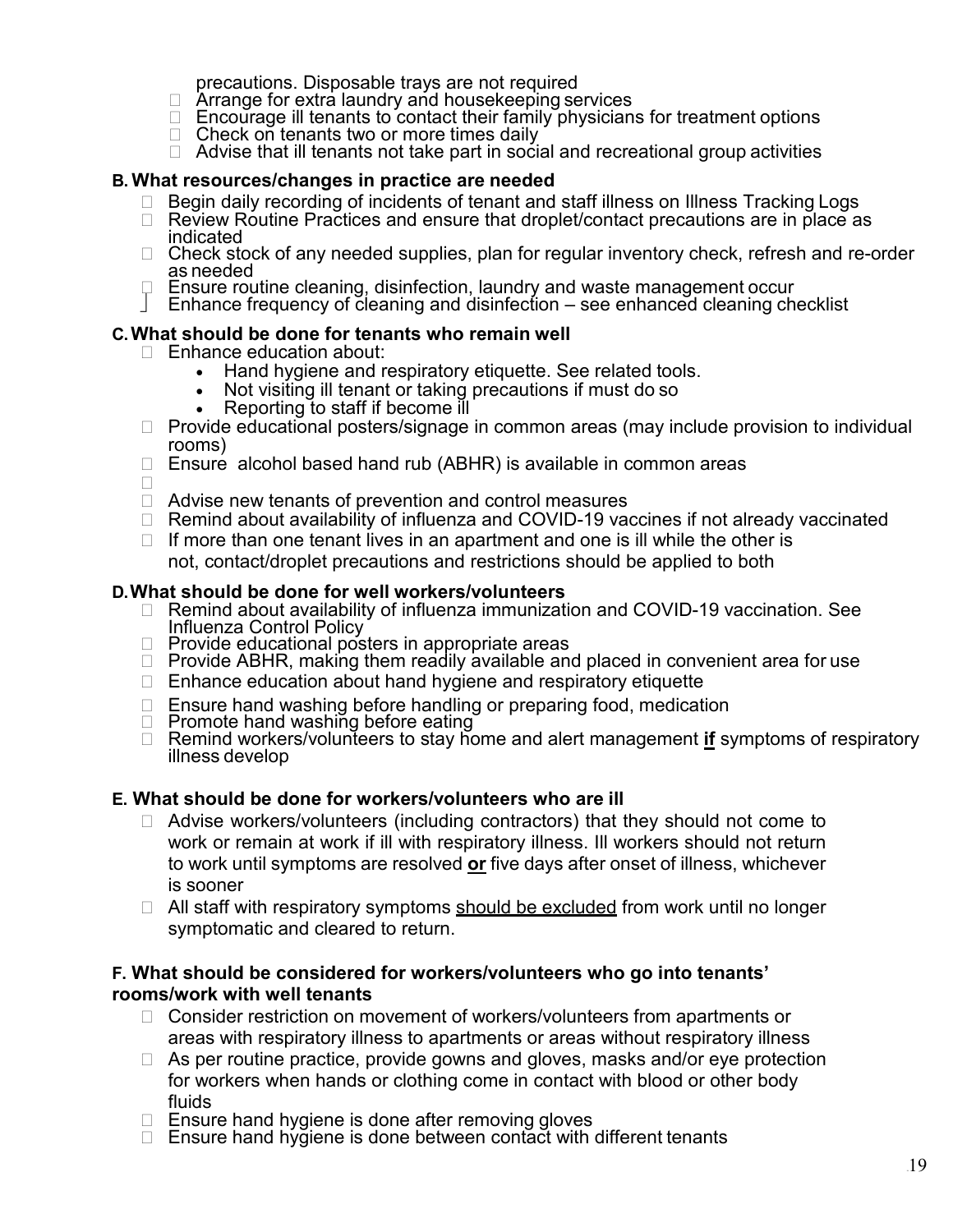#### **G.What should be considered about group activities/functions/services (for example, movies, parties, trips, hairdresser visits, exercise room use, etc.)**

- $\Box$  Advise that ill tenants not take part in social and recreational group activities until symptoms are resolved **or** five days after onset of illness, whichever is sooner
- $\Box$  If more than, a few tenants are ill, and especially if spread of illness within the residence is the likely explanation, assess the appropriateness of social and recreational group activities*. (Cancellation of all group activities would be a very unusual measure and would not be appropriate in most situations as ill tenants will remain in their suits.)*

#### **H.What advice/information should be given to visitors**

- $\Box$  Only essential visits may be permitted, depending on the severity and type of outbreak
- ◻ Provide signs at entrances and common areas notifying family members and other visitors of respiratory illness
- $\Box$  Advise visitors that they should not visit other tenants after visiting an ill tenant.
- ◻ Enhance education about hand hygiene and respiratory etiquette. Provide educational posters in common areas
- ◻ Provide ABHR, making them readily available and placed in common areas
- $\Box$  Advise visitors that they should not visit if they are ill with acute respiratory illness. Ask them to postpone their visit until they are well (until symptoms are resolved **or** five days after onset of illness, whichever is sooner for respiratory illness)

#### **I. What to consider about moves to and from other residences, facilities or hospitals**

- $\Box$  Inform the hospital if a tenant who is ill with respiratory illness signs and symptoms is being taken to hospital
- $\Box$  Tenant with respiratory illness symptoms should wear mask during the transfer
- □ Notify BC Ambulance of the Change from Normal Conditions when called to transport an ill tenant
- $\Box$  There should be no restrictions to re-admitting tenants from acute care facilities
- ◻ Admit new tenants based on a situation-by-situation consideration with the incoming tenant aware of the status prior to moving into the residence

#### **J. When there are continued cases**

- ◻ Review check list
- Review the appropriate "Evaluation for problem solving when
- control measures are failing"

If illness continues to escalate:

□ Contact the Public Health Nurse for consultation (see section 3 of the toolkit for the appropriate contact information).

#### **K. What needs to be done following a Return to Normal Conditions**

- ◻ Refresh any kits/supplies as needed
- □ Evaluate response measures and amend response plan for future incidents as needed, based on evaluation
- ◻ Refresh any kits/supplies as needed
- □ Evaluate response measures and amend response plan for future incidents as needed, based on evaluation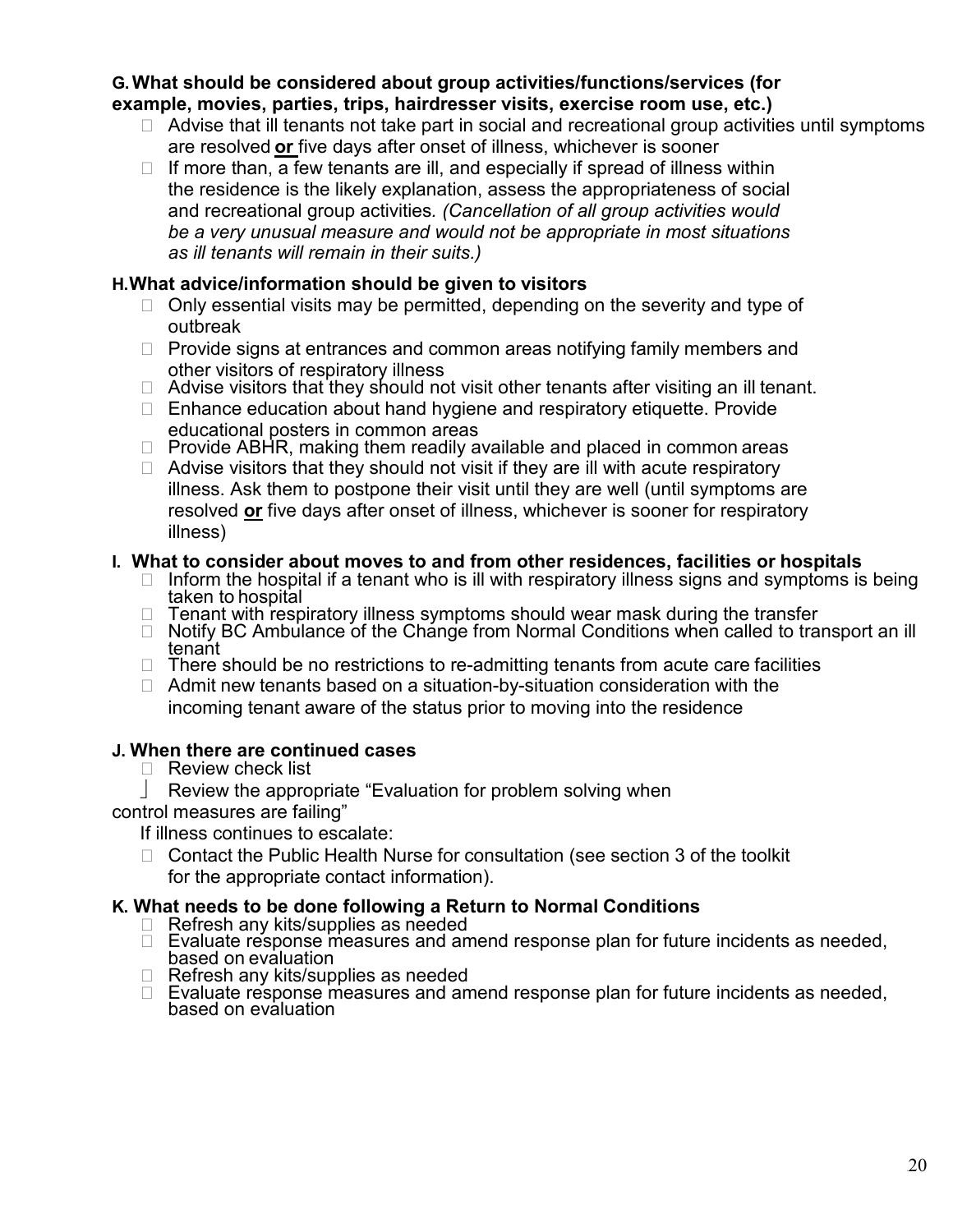# <span id="page-20-0"></span>**Section 5**

### **The Recognition and Management of Gastroenteritis**

In this section following, you will find a 'Checklist for Assisted Living Residences when there is a Change from Normal Conditions due to Gastroenteritis" to guide you in the management of gastroenteritis.

- The definition of 'gastroenteritis' is a person with:
	- $\circ$  Two or more episodes of diarrhea within a 24-hour period above what is considered normal for the tenant or is otherwise explained by diet or medication. Diarrhea defined as loose or watery stool that is loose enough to take the shape of a container;
	- $\circ$  2 or more episodes of vomiting within a 24 hour period;
	- $\circ$  1 episode of diarrhea AND 1 episode of vomiting within a 24 hours period; or
	- o Lab confirmation of a known enteric pathogen AND at least one symptom compatible with gastroenteritis (nausea, vomiting, diarrhea, abdominal pain or tenderness).
- □ The definition of a Change from Normal Conditions is awareness of onset of illness in 3 or more tenants and/or staff in the assisted living residence within a 4-day period (If multiple, physically separate sites in a community of care, this could apply to each separate site)
- $\Box$  When tenants throughout the residence are affected, return to normal conditions when 72 hours have passed since symptoms ended for the last tenant case.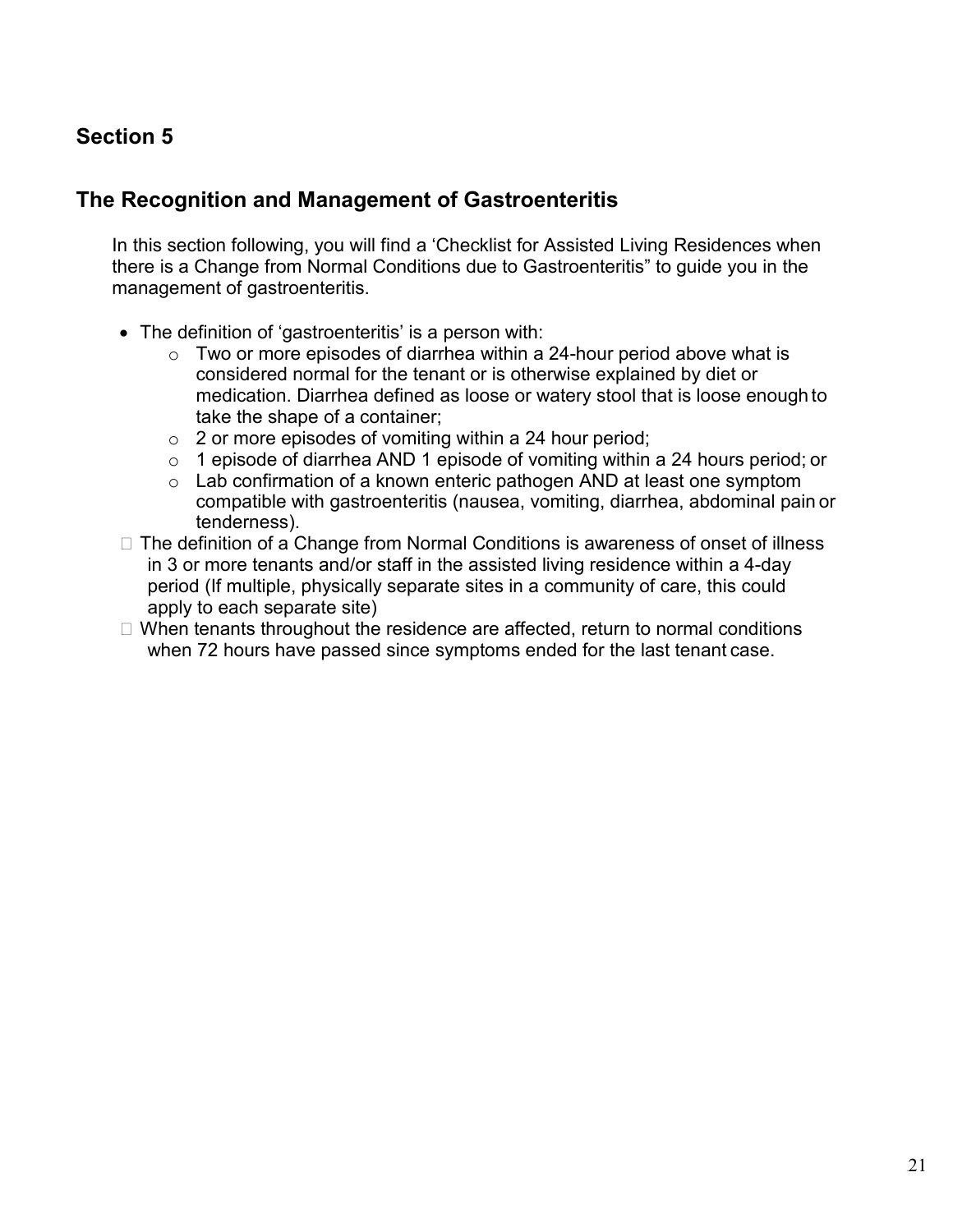#### **Tenant Care**

- $\Box$  Keep well tenants away from areas with ill tenants until at least 48 hours after symptoms have cleared
- $\Box$  Serve meals to ill tenants in their rooms or a separate contained area for ill tenants until at least 48 hours after symptoms have cleared
- $\Box$  Cohort care staff when possible (e.g. staff caring for ill tenants should not care for well tenants **or** should care for well tenants first and then ill tenants).
- $\Box$  Ensure proper use of personal protective equipment with ill tenants, removal on leaving apartment and proper hand hygiene between care for each tenant
- $\Box$  Suggest tenants/families purchase water-resistant plastic mattresses and pillow covers. Wash and disinfect as required. Pillows without water-resistant plastic covers must be laundered when soiled.
- $\Box$  Ensure bathtubs available to all tenants are cleaned and disinfected between uses. Avoid using Jacuzzi jet until change from normal conditions is over to prevent droplet spread of infectious material into the air
- Ensure toilet lid is closed **before** flushing (where possible) to reduce possible droplet spread of the toilet water into the air
- $\Box$  Wear a gown and mask when disposing of body waste such as feces/urine/aspirates/vomit into toilet to avoid splash/spillage.
- $\Box$  Remind tenants to wash hands before leaving their room, prior to entering the dining room, and after toileting
- $\Box$  If tenants share an apartment, instruct that dentures or partials be protected from potential contamination by droplets spread into the air and are properly cleaned before use
- $\Box$  Ensure that any food that was sitting out near where anyone throws up is thrown out
- Perform hand hygiene. Ensure that your hands are washed after using the toilet, before eating, touching your face, touching any food or drink, or anything that will touch anyone's face and refrain from chewing on pens, pencils etc.

#### **Housekeeping/Environmental Services**

In the event of change from normal conditions due to gastroenteritis, special consideration must be given to the cleaning of areas contaminated with either vomitus or fecal matter. The affected area should be cordoned off and cleaned immediately.

Failing to properly clean contaminated areas will lead to rapid spread and continuation of outbreaks.

**Note**: a disinfectant with a non-enveloped virucidal claim should be used throughout the entire facility for the duration of the outbreak.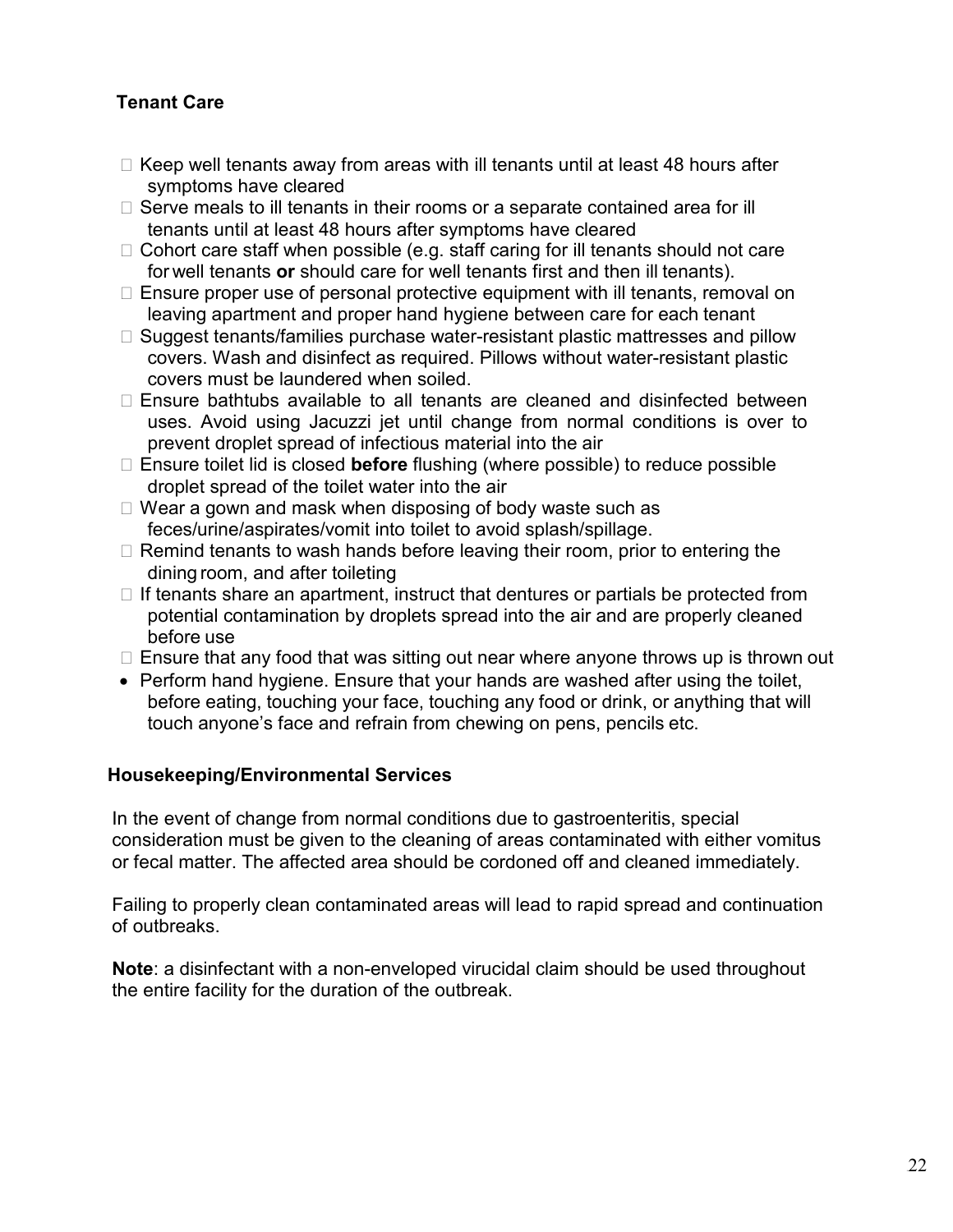#### **Cleaning Vomit and Feces**

Cordon off area and place a wet floor sign/flag to prevent slipping.

People, who clean up vomit or feces, should minimize the risk of infection to themselves and others by:

- □ Wearing disposable gloves, standard procedure mask (or face shield), and gown
- $\Box$  Using paper towels to soak up excess liquid and gross soil. Transfer these and any solid matter directly into a plastic garbage bag
- Cleaning the soiled area with detergent and water, using a "single-use" cloth to remove any trace residual dirt or body fluids.
- $\Box$  Disinfecting the area to a radius of 2 meters with one of the recommended disinfectant solutions (see below)
- $\Box$  Depositing disposable gloves, masks and aprons into a garbage bag and re-usable aprons/gowns into a laundry bag
- □ Washing hands thoroughly using soap and water for at least 15-20 seconds

If cleaning up vomit in food preparation areas:

- $\Box$  Disinfect the area (including vertical surfaces) with one of the recommended disinfectant solutions (see below)
- $\Box$  Dispose of any exposed food (food that has been handled by an infected person or food that may have been exposed to the virus by someone vomiting nearby)
- $\Box$  Wash all dishes, utensils and trays in a commercial dishwasher; or wash and rinse by hand in hot water and then rinse in one of the recommended disinfectant solutions (see following)
- $\Box$  If a vomiting or fecal accident occurs in an area where food is prepared served or displayed or stored, dispose of any food that has been handled by the ill person since symptom onset, or been present within 2 meters of a vomiting incident.

#### **Recommended Disinfectant Solutions**

#### **Hypochlorite (Bleach) Solution**

Cleaning with bleach is a 2-step process. First, clean the area using your regular process, then follow up with bleach solution.

The recommended level of 1:50 bleach solution is made by:

Adding 1 part of household bleach (5.25% hypochlorite) to 50 parts water (or 1/3 cup of bleach to 1 gallon of water or 80ml of bleach to 4 litres of water). This will give an approximately 1000-ppm hypochlorite solution

- Note that hypochlorite is corrosive and may bleach fabrics. **Mixing bleach with other cleaning/disinfecting agents can be dangerous**. Never mix bleach with other products unless the product label specifically allows it Applying the bleach solution to surfaces and leaving to air dry should provide adequate contact time
- The solution should be freshly made to be most effective. Don't use diluted bleach solutions that are over 24 hours old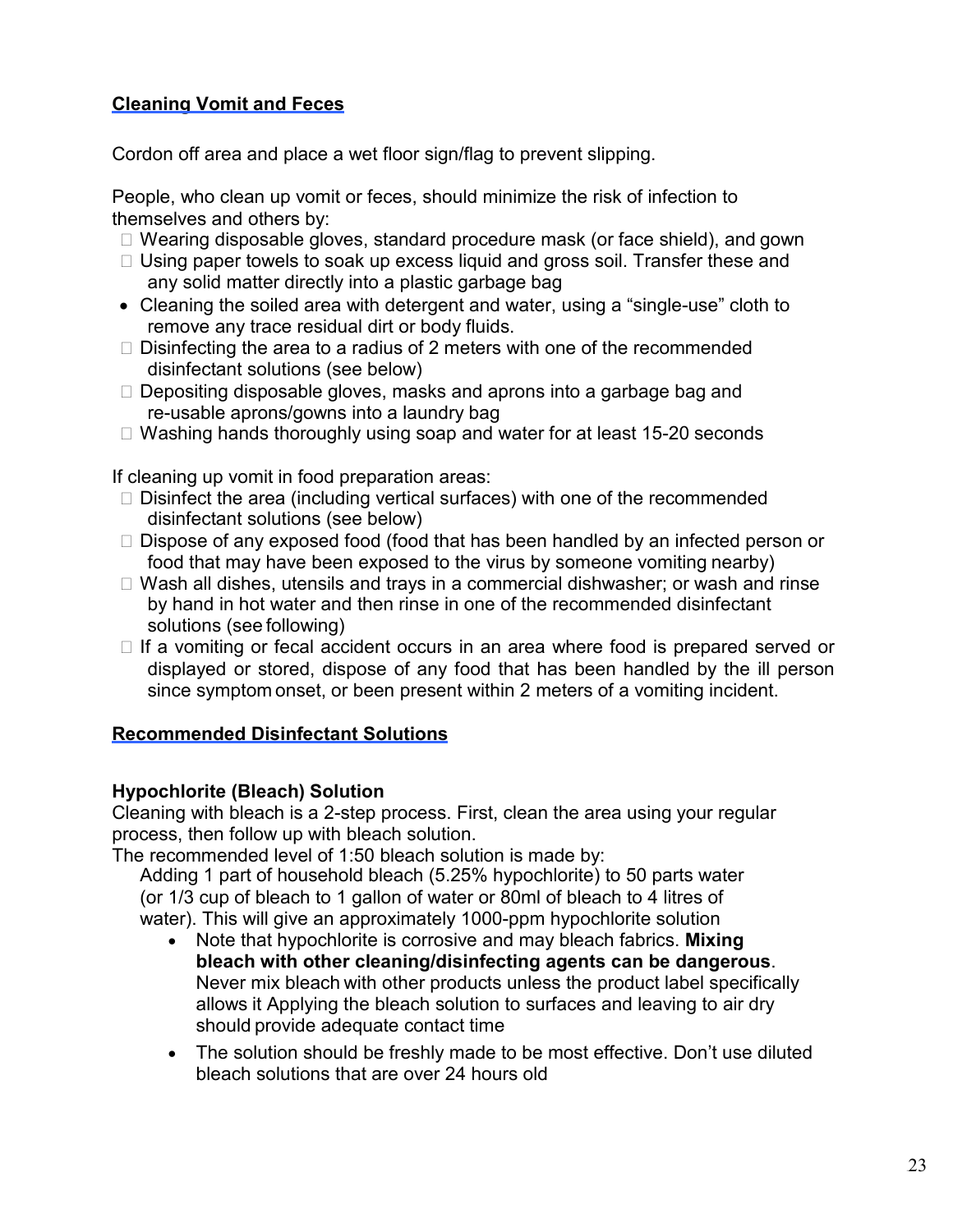#### **Accelerated Hydrogen Peroxide Solution 0.5%**

There is documented evidence suggesting that this product is also effective against *Norovirus,* a common cause of gastrointestinal outbreaks in long-term care facilities, schools, day cares, and other institutions

- Use as recommended in the product use and safety information
- Ensure the contact time of the product used is metis necessary to be effective against gastrointestinal viruses

#### **NOTE**

#### **Accelerated Hydrogen Peroxide solutions differ from basic hydrogen peroxide cleaning solutions.**

Accelerated Hydrogen Peroxide (AHP) is a cleaning and disinfectant solution that must not be confused with standard Hydrogen Peroxide solutions. AHP is a combination of commonly used ingredients that when mixed with low levels of hydrogen peroxide dramatically increases its germicidal potency and cleaning performance. Various distributors make and market AHP disinfectants so you will see different brand names. The important ingredient to look for is '*accelerated' hydrogen peroxide*.

#### **Treatment of Specific Materials**

This applies to rooms of ill tenants, as appropriate and to dining rooms and other common areas in the event of vomiting or diarrhoeal contamination

- $\Box$  Vinyl covered furniture or mattresses should be thoroughly cleaned with detergent and hot water then wiped down with one of the recommended disinfectant solutions
- $\Box$  Soft furnishings or cloth-covered mattresses should be thoroughly cleaned with detergent and hot water. For disinfection, they can be placed outside in the sun for a few hours. As this is not usually feasible, after being cleaned they should be steam cleaned (strongly recommended) or disinfected with one of the recommended disinfectant solutions (Note: some fabrics may not be bleach resistant)
- $\Box$  Contaminated carpets should be cleaned with detergent and hot water then disinfected with one of the recommended disinfectant solutions or steam cleaned using the hottest water available. Note: some carpets may not be bleach resistant
- $\Box$  Contaminated hard surfaces should be washed with detergent and water, using a single-use cloth, then disinfected with one of the recommended disinfectant solutions
- $\Box$  Non-disposable mop heads should be laundered in the hottest water available and detergent using the maximum machine cycle length, and then machine dried on the hot cycle
- □ Fixtures in bathrooms should be cleaned with detergent and water using a singleuse cloth, and then disinfected with one of the recommended disinfectant solutions

#### **Laundry**

- $\Box$  Provide full laundry services for ill tenants
- $\Box$  Handle soiled linen as little as possible to prevent microbial contamination of the air and persons handling linens
- $\Box$  Wear long sleeved gown when handling soiled linen and discard gown after use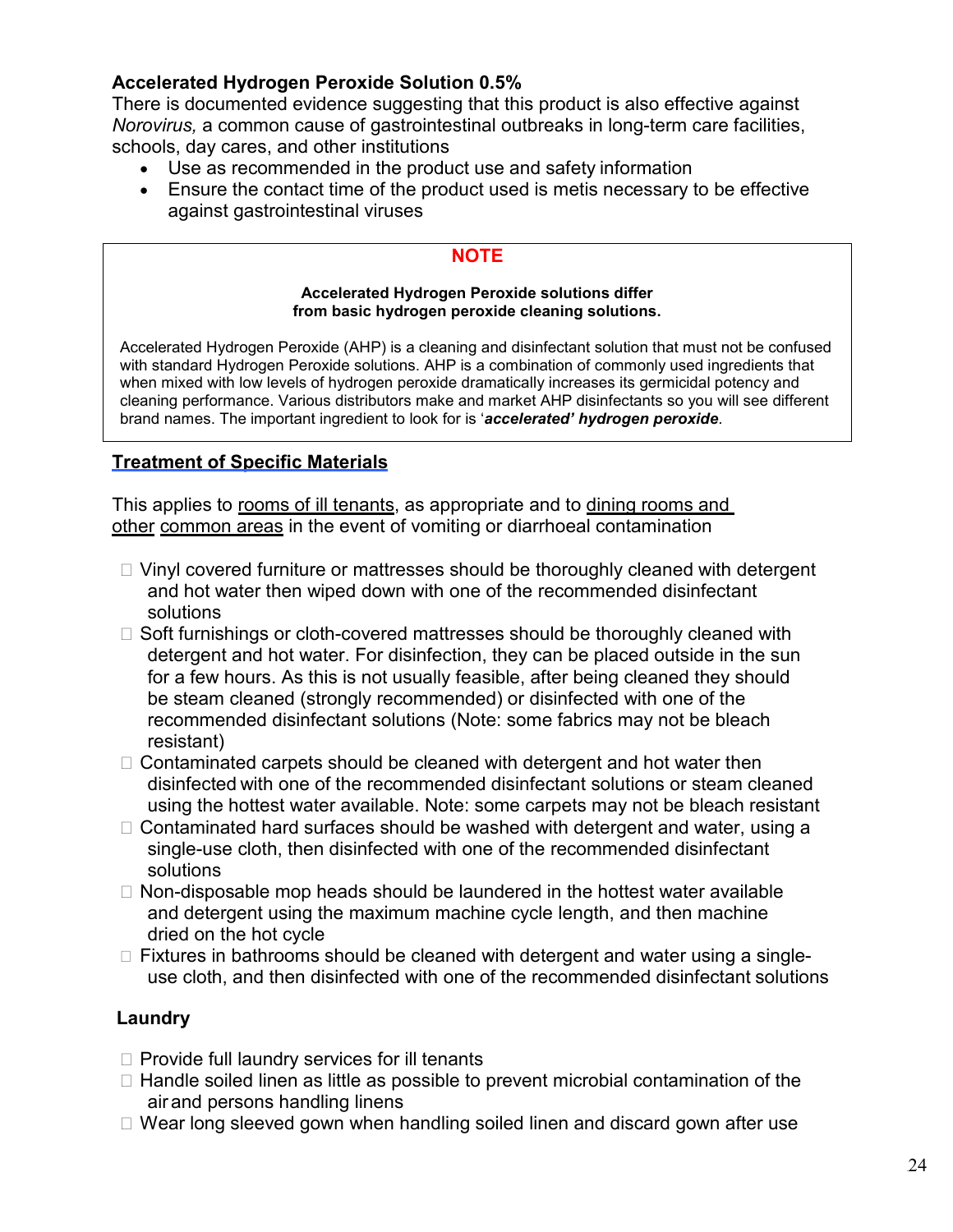and wash hands after removing gown

- $\Box$  Use a mask if there is a potential of droplets of infectious material to spread into the air
- $\Box$  Place and transport soiled wet linen in bags that prevent leakage. Double bagging linen is not necessary unless the first bag is leaking
- $\Box$  Soiled laundry should be washed with detergent in hot water at the maximum cycle length and then machine (hot air) dried
- Wear gloves when handling soiled linen and **wash hands after removing gloves**
- $\Box$  Perform hand hygiene using soap and water (Ensure that your hands are washed after using the toilet, before eating, touching your face, touching any food or drink, or anything that will touch anyone's face and refrain from chewing on pens, pencils etc.)
- $\Box$  If linens is provided by the Assisted Living Provider, a ready supply of bed linens and clean supplies should be stored in carts specific for this purpose, or lidded plastics cans or tubs. This provides ready access to supplies when they are needed, and ensures supplies remain clean and dry.
- $\Box$  When linen is provided by the tenant, it is a good idea to suggest that extra supplies be available for necessary unscheduled linen changes when there is an increased incidence of tenant illness Personal Protective Equipment
	- $\Box$  Gowns and gloves are required during contact with infectious material while laundering
	- $\Box$  A mask should be worn when handling laundry that is wet and will likely spray or splash

#### **Notes:**

- **All staff with symptoms that suggest infection should be excluded from work until at least 48hours after symptoms have stopped**
- **Staff should not work in other residences/facilities while they are ill or convalescing**

#### **Waste Management**

- Place garbage in a leak-proof bag and close securely before removal from tenant's room. Double bagging is not necessary unless the first bag is leaking. Try to avoid generating an air current as the bag is tied shut, as this may spread droplets of infectious material
- Wear a mask and gown when disposing of body waste such as feces/urine/aspirates/vomit into toilet to avoid splash/spillage.
- Perform hand hygiene using soap and water. (Ensure that your hands are washed after using the toilet, before eating, touching your face, touching any food or drink, or anything that will touch anyone's face and refrain from chewing on pens, pencils etc.)

#### **Personal Protective Equipment**

- $\Box$  Gowns and gloves are required for any contact with infectious material
- $\Box$  A mask should be worn when assisting a tenant who is vomiting, having diarrhea or during the cleaning of vomit or fecal matter

#### **Notes:**

 $\Box$  All staff with symptoms that suggest infection should be excluded from work until at least 48hours after symptoms have stopped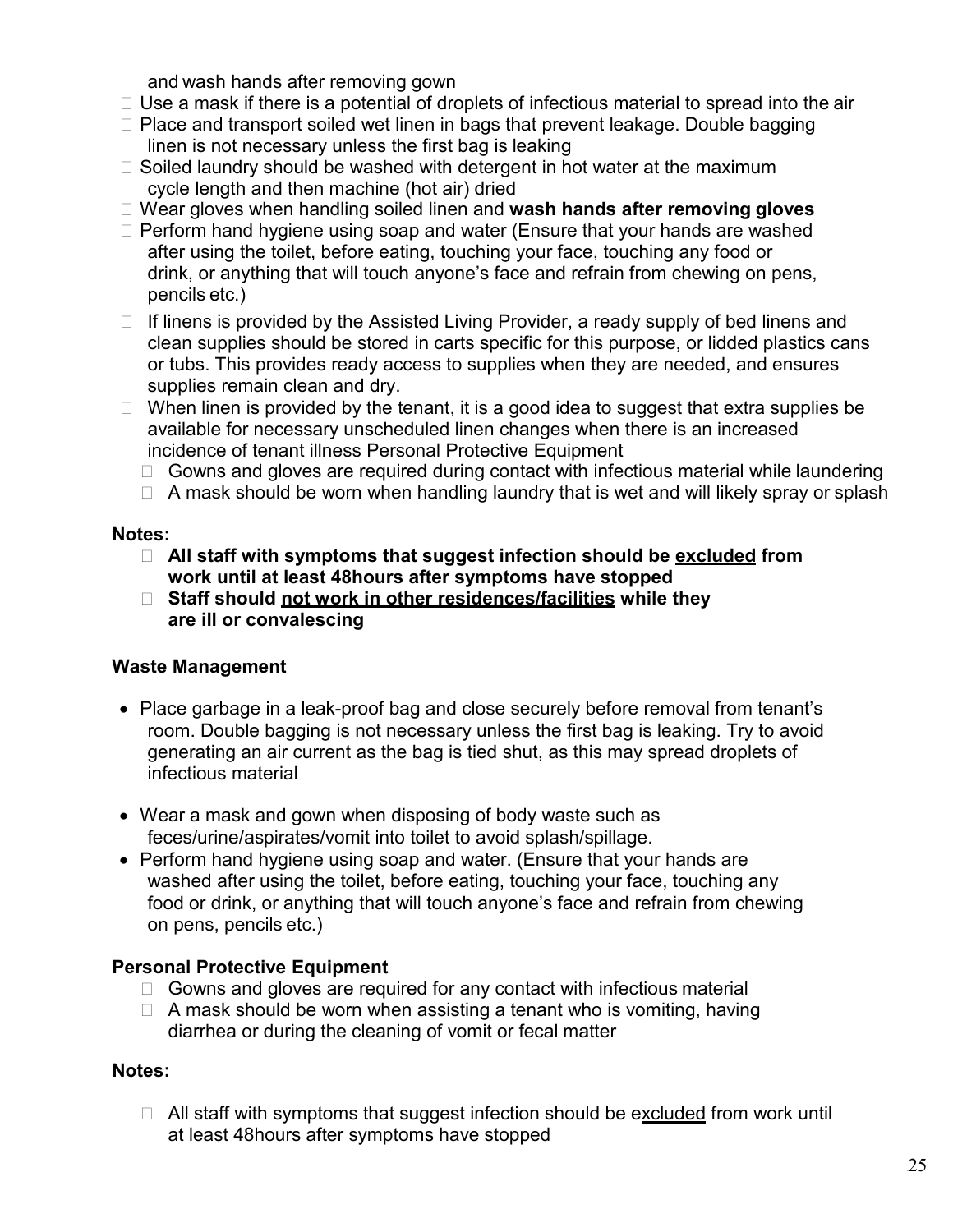- $\Box$  Staff should not work in other residences/facilities while they are ill or convalescing
- $\Box$  Snacks for staff in common containers in lunchroom, nursing station etc. are discouraged

#### **Kitchen Staff**

- $\Box$  Avoid practices that generate droplet spray from used dishes.
- $\Box$  If cleaning up vomit in a food preparation area:
- $\Box$  Clean and disinfect the area (including vertical surfaces) with a suitable disinfectant solution.
- $\Box$  Dispose of any exposed food (food that has been handled by an infected person or food that may have been exposed to the virus by someone vomiting nearby)
- $\Box$  Kitchen staff shall wash all dishes, utensils and trays in a commercial dishwasher;
- $\Box$  Be careful not to cross-contaminate dirty and clean dishes
- $\Box$  Perform hand hygiene using soap and water for at least 15-20 seconds

#### **Personal Protective Equipment**

 $\Box$  A mask or face shield and gown should be worn when cleaning dishes or trays

#### **Notes:**

- **All staff with symptoms that suggest infection should be excluded from work until at least 48hours after symptoms have stopped**
- **Staff should not work in other residences/facilities while they are ill or convalescing**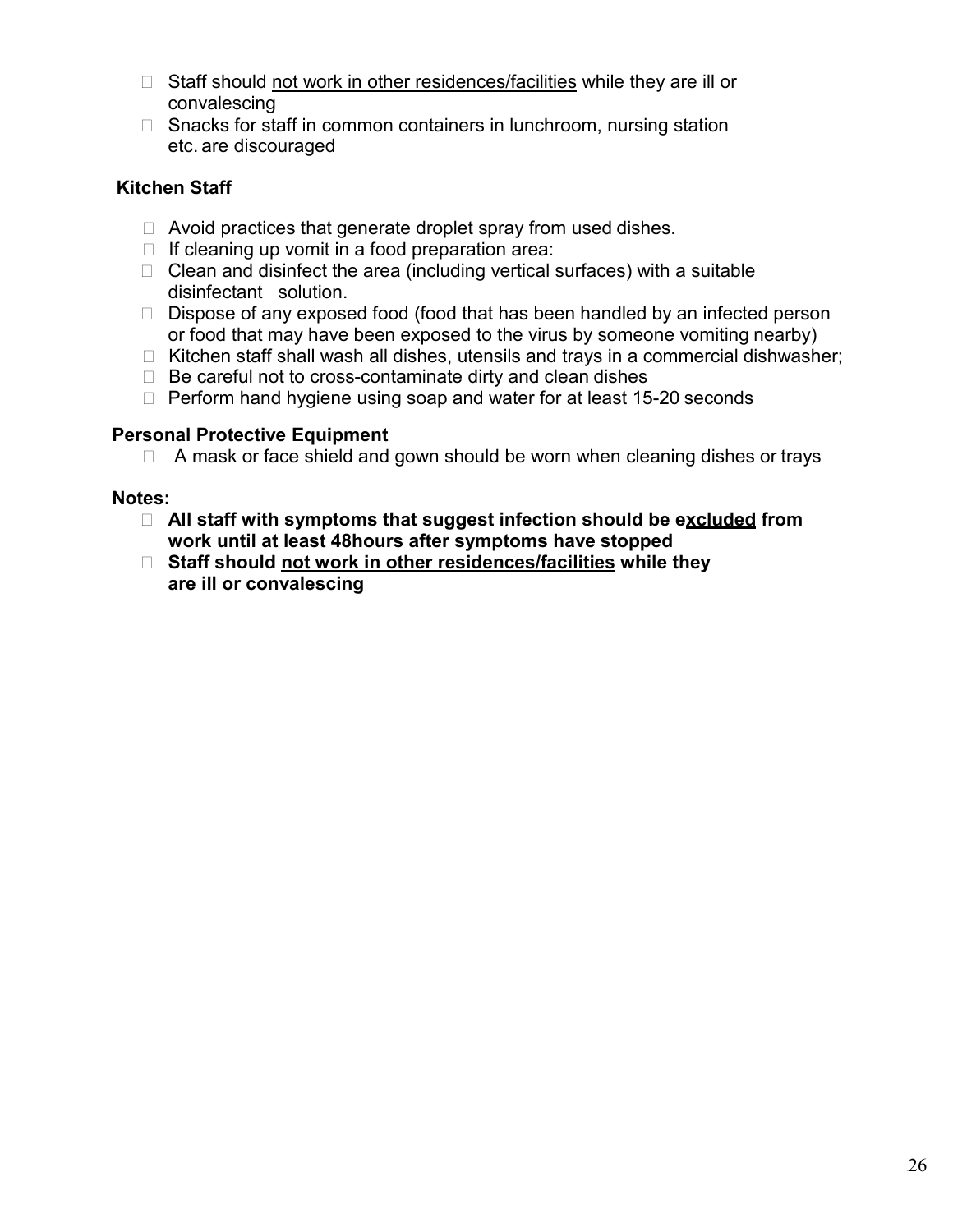# **Contacting Public Health-GI**

When a GI outbreak is suspected, AL facilities should notify a Communicable Disease Environmental Health Officer (EHO) if they require support, have questions, or the illness in tenants/staff changes or they note more tenants and staff becoming ill, and are sending additional swabs

For Public Health Consultation relating to **gastrointestinal illness** call 604-476-7059 to speak with the EHO (toll free, 1-866-990- 9941), select 'CD EHO' option.

As outlined in the Registrant Handbook Policy 12, contacting Public Health does not mean that Public Health will take over management of the situation. This responsibility remains with the Assisted Living Provider. The level of Public Health involvement will depend on the situation.

Public Health is not routinely involved in providing laboratory test kits or collecting specimens from people in community living settings.

The level of Public Health involvement will depend on the situation.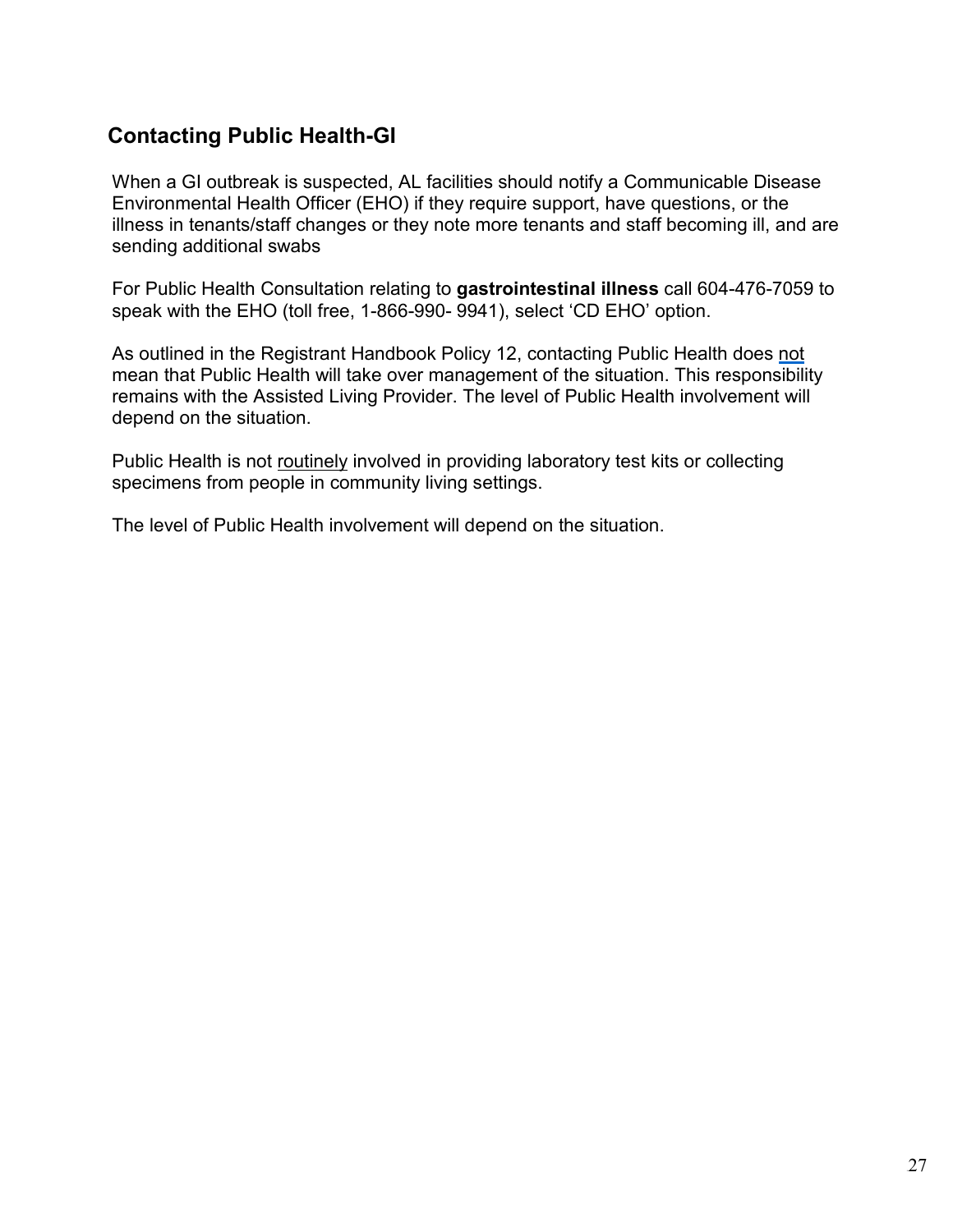#### <span id="page-27-0"></span>**Section 6:**

#### *[GI Outbreak Tools: Link to VIRAL GASTROINTESTINAL](https://www.fraserhealth.ca/-/media/Project/FraserHealth/FraserHealth/Health-Topics/Long-term-care-licensing/Clinical-and-Safety-Information/Viral_gi_outbreak_protocol.pdf) [\(GASTROENTERITIS/GI\)](https://www.fraserhealth.ca/-/media/Project/FraserHealth/FraserHealth/Health-Topics/Long-term-care-licensing/Clinical-and-Safety-Information/Viral_gi_outbreak_protocol.pdf) ILLNESS OUTBREAK PROTOCOL and TOOLKIT* **[FOR LTC And MHSU](https://www.fraserhealth.ca/-/media/Project/FraserHealth/FraserHealth/Health-Topics/Long-term-care-licensing/Clinical-and-Safety-Information/Viral_gi_outbreak_protocol.pdf)**

- Tool 8: [Signage](https://www.fraserhealth.ca/-/media/Project/FraserHealth/FraserHealth/Health-Topics/Long-term-care-licensing/Clinical-and-Safety-Information/Viral_gi_outbreak_protocol.pdf#page=19)
- Tool 9: [Routine Practices: Four Basic Elements](https://www.fraserhealth.ca/-/media/Project/FraserHealth/FraserHealth/Health-Topics/Long-term-care-licensing/Clinical-and-Safety-Information/Viral_gi_outbreak_protocol.pdf#page=22)
- Tool 10: [Hand Hygiene](https://www.fraserhealth.ca/-/media/Project/FraserHealth/FraserHealth/Health-Topics/Long-term-care-licensing/Clinical-and-Safety-Information/Viral_gi_outbreak_protocol.pdf#page=25)
- Tool 11: [Contact Precautions](https://www.fraserhealth.ca/-/media/Project/FraserHealth/FraserHealth/Health-Topics/Long-term-care-licensing/Clinical-and-Safety-Information/Viral_gi_outbreak_protocol.pdf#page=29)
- Tool 12: [Droplet/Contact Precautions](https://www.fraserhealth.ca/-/media/Project/FraserHealth/FraserHealth/Health-Topics/Long-term-care-licensing/Clinical-and-Safety-Information/Viral_gi_outbreak_protocol.pdf#page=30)
- Tool 13: [Personal Protective Equipment \(PPE\) Supplies](https://www.fraserhealth.ca/-/media/Project/FraserHealth/FraserHealth/Health-Topics/Long-term-care-licensing/Clinical-and-Safety-Information/Viral_gi_outbreak_protocol.pdf#page=31)
- Tool 14: [Removal of Personal Protective Equipment \(PPE\)](https://www.fraserhealth.ca/-/media/Project/FraserHealth/FraserHealth/Health-Topics/Long-term-care-licensing/Clinical-and-Safety-Information/Viral_gi_outbreak_protocol.pdf#page=32)
- Tool 15: [Enhanced Cleaning, Sanitizing and Disinfecting](https://www.fraserhealth.ca/-/media/Project/FraserHealth/FraserHealth/Health-Topics/Long-term-care-licensing/Clinical-and-Safety-Information/Viral_gi_outbreak_protocol.pdf#page=33)
- Tool 16: Disinfectants Commonly Used in Viral [GI Outbreaks](https://www.fraserhealth.ca/-/media/Project/FraserHealth/FraserHealth/Health-Topics/Long-term-care-licensing/Clinical-and-Safety-Information/Viral_gi_outbreak_protocol.pdf#page=37)
- Tool 17: [Disinfectant Selection Guide](https://www.fraserhealth.ca/-/media/Project/FraserHealth/FraserHealth/Health-Topics/Long-term-care-licensing/Clinical-and-Safety-Information/Viral_gi_outbreak_protocol.pdf#page=38)
- Tool 18: [Disinfectant Definition and Use against](https://www.fraserhealth.ca/-/media/Project/FraserHealth/FraserHealth/Health-Topics/Long-term-care-licensing/Clinical-and-Safety-Information/Viral_gi_outbreak_protocol.pdf#page=39) Viruses Causing Gastrointestinal [Illness](https://www.fraserhealth.ca/-/media/Project/FraserHealth/FraserHealth/Health-Topics/Long-term-care-licensing/Clinical-and-Safety-Information/Viral_gi_outbreak_protocol.pdf#page=39)
- Tool 19: [Case Definition for Viral Gastrointestinal Illness](https://www.fraserhealth.ca/-/media/Project/FraserHealth/FraserHealth/Health-Topics/Long-term-care-licensing/Clinical-and-Safety-Information/Viral_gi_outbreak_protocol.pdf#page=40)
- Tool 20: Suspect Viral Gastrointestinal Illness [OUTBREAK Definition and Initial](https://www.fraserhealth.ca/-/media/Project/FraserHealth/FraserHealth/Health-Topics/Long-term-care-licensing/Clinical-and-Safety-Information/Viral_gi_outbreak_protocol.pdf#page=41) [Response](https://www.fraserhealth.ca/-/media/Project/FraserHealth/FraserHealth/Health-Topics/Long-term-care-licensing/Clinical-and-Safety-Information/Viral_gi_outbreak_protocol.pdf#page=41)
- Tool 21: [Outbreak Reporting:](https://www.fraserhealth.ca/-/media/Project/FraserHealth/FraserHealth/Health-Topics/Long-term-care-licensing/Clinical-and-Safety-Information/Viral_gi_outbreak_protocol.pdf#page=42) Urgent FAX Sheet
- Tool 22a: [Collection of Specimens for Laboratory Testing](https://www.fraserhealth.ca/-/media/Project/FraserHealth/FraserHealth/Health-Topics/Long-term-care-licensing/Clinical-and-Safety-Information/Viral_gi_outbreak_protocol.pdf#page=43)
- Tool 22b: [Transportation of outbreak specimens under Transportation of](https://www.fraserhealth.ca/-/media/Project/FraserHealth/FraserHealth/Health-Topics/Long-term-care-licensing/Clinical-and-Safety-Information/Viral_gi_outbreak_protocol.pdf#page=44) Dangerous [Goods](https://www.fraserhealth.ca/-/media/Project/FraserHealth/FraserHealth/Health-Topics/Long-term-care-licensing/Clinical-and-Safety-Information/Viral_gi_outbreak_protocol.pdf#page=44)
- Tool 23: [Control Measures for a Single Case](https://www.fraserhealth.ca/-/media/Project/FraserHealth/FraserHealth/Health-Topics/Long-term-care-licensing/Clinical-and-Safety-Information/Viral_gi_outbreak_protocol.pdf#page=45)
- Tool 24: Daily Surveillance [and Reporting](https://www.fraserhealth.ca/-/media/Project/FraserHealth/FraserHealth/Health-Topics/Long-term-care-licensing/Clinical-and-Safety-Information/Viral_gi_outbreak_protocol.pdf#page=46)
- Tool 25: [Resident Illness Report and Tracking Form](https://www.fraserhealth.ca/-/media/Project/FraserHealth/FraserHealth/Health-Topics/Long-term-care-licensing/Clinical-and-Safety-Information/Viral_gi_outbreak_protocol.pdf#page=47)
- Tool 26: Staff Illness Report [and Tracking](https://www.fraserhealth.ca/-/media/Project/FraserHealth/FraserHealth/Health-Topics/Long-term-care-licensing/Clinical-and-Safety-Information/Viral_gi_outbreak_protocol.pdf#page=48) Form
- Tool 27: [Management of](https://www.fraserhealth.ca/-/media/Project/FraserHealth/FraserHealth/Health-Topics/Long-term-care-licensing/Clinical-and-Safety-Information/Viral_gi_outbreak_protocol.pdf#page=49) ill Residents
- Tool 28: Preventive Measures for [well, unaffected Residents](https://www.fraserhealth.ca/-/media/Project/FraserHealth/FraserHealth/Health-Topics/Long-term-care-licensing/Clinical-and-Safety-Information/Viral_gi_outbreak_protocol.pdf#page=50)
- Tool 29: [Management of](https://www.fraserhealth.ca/-/media/Project/FraserHealth/FraserHealth/Health-Topics/Long-term-care-licensing/Clinical-and-Safety-Information/Viral_gi_outbreak_protocol.pdf#page=51) ill Staff
- Tool 30: [Preventive Measures for well, unaffected Staff](https://www.fraserhealth.ca/-/media/Project/FraserHealth/FraserHealth/Health-Topics/Long-term-care-licensing/Clinical-and-Safety-Information/Viral_gi_outbreak_protocol.pdf#page=52)
- Tool 31: [Work Duty-Specific Precautions for NURSING CARE](https://www.fraserhealth.ca/-/media/Project/FraserHealth/FraserHealth/Health-Topics/Long-term-care-licensing/Clinical-and-Safety-Information/Viral_gi_outbreak_protocol.pdf#page=53)
- Tool 32: Work Duty-Specific Precautions [for HOUSEKEEPING](https://www.fraserhealth.ca/-/media/Project/FraserHealth/FraserHealth/Health-Topics/Long-term-care-licensing/Clinical-and-Safety-Information/Viral_gi_outbreak_protocol.pdf#page=55)
- Tool 33: [Work Duty-Specific Precautions for LAUNDRY](https://www.fraserhealth.ca/-/media/Project/FraserHealth/FraserHealth/Health-Topics/Long-term-care-licensing/Clinical-and-Safety-Information/Viral_gi_outbreak_protocol.pdf#page=57)
- Tool 34: Work Duty-Specific Precautions [for KITCHEN STAFF](https://www.fraserhealth.ca/-/media/Project/FraserHealth/FraserHealth/Health-Topics/Long-term-care-licensing/Clinical-and-Safety-Information/Viral_gi_outbreak_protocol.pdf#page=59)
- Tool 35: Work Duty-Specific Precautions [for WASTE MANAGEMENT](https://www.fraserhealth.ca/-/media/Project/FraserHealth/FraserHealth/Health-Topics/Long-term-care-licensing/Clinical-and-Safety-Information/Viral_gi_outbreak_protocol.pdf#page=61)
- Tool 36: [Visitor Education, Precautions and Restrictions](https://www.fraserhealth.ca/-/media/Project/FraserHealth/FraserHealth/Health-Topics/Long-term-care-licensing/Clinical-and-Safety-Information/Viral_gi_outbreak_protocol.pdf#page=63)
- Tool 37: [Control Measures to Prevent](https://www.fraserhealth.ca/-/media/Project/FraserHealth/FraserHealth/Health-Topics/Long-term-care-licensing/Clinical-and-Safety-Information/Viral_gi_outbreak_protocol.pdf#page=64) Spread within a Facility and to other [Facilities--](https://www.fraserhealth.ca/-/media/Project/FraserHealth/FraserHealth/Health-Topics/Long-term-care-licensing/Clinical-and-Safety-Information/Viral_gi_outbreak_protocol.pdf#page=64) including Residents returning to a Facility during a Viral Gastrointestinal Illness Outbreak)
- Tool 40: [Common Organisms Causing Gastrointestinal Illness](https://www.fraserhealth.ca/-/media/Project/FraserHealth/FraserHealth/Health-Topics/Long-term-care-licensing/Clinical-and-Safety-Information/Viral_gi_outbreak_protocol.pdf#page=71) and Outbreaks
- Tool 41: Mechanisms of Spread [for Common Organisms Causing Gastrointestinal](https://www.fraserhealth.ca/-/media/Project/FraserHealth/FraserHealth/Health-Topics/Long-term-care-licensing/Clinical-and-Safety-Information/Viral_gi_outbreak_protocol.pdf#page=75) [Illness](https://www.fraserhealth.ca/-/media/Project/FraserHealth/FraserHealth/Health-Topics/Long-term-care-licensing/Clinical-and-Safety-Information/Viral_gi_outbreak_protocol.pdf#page=75) and Outbreaks
- Tool 42: [Problem Solving if Outbreak is NOT Stopping](https://www.fraserhealth.ca/-/media/Project/FraserHealth/FraserHealth/Health-Topics/Long-term-care-licensing/Clinical-and-Safety-Information/Viral_gi_outbreak_protocol.pdf#page=76)
- Tool 43: [Declaring the Outbreak Over](https://www.fraserhealth.ca/-/media/Project/FraserHealth/FraserHealth/Health-Topics/Long-term-care-licensing/Clinical-and-Safety-Information/Viral_gi_outbreak_protocol.pdf#page=77)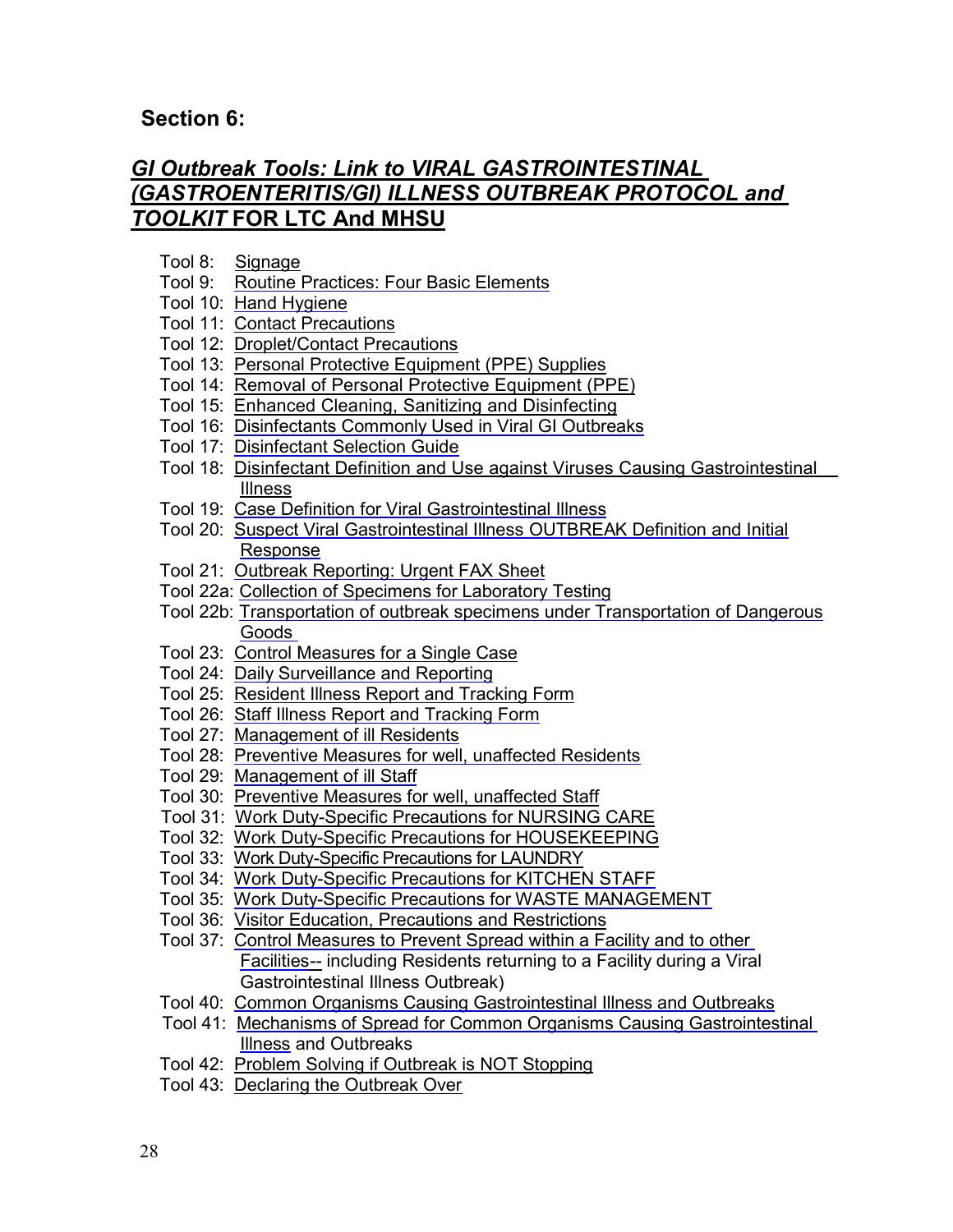### **Checklists: Gastrointestinal Illness**

#### **A.What should be done for tenants who are ill (symptomatic)**

- Maintain ill tenants to stay in their apartments on **contact precautions** until at least 48 hours after symptoms have stopped ill tenants in their apartments on **droplet/contact precautions.**  Ensure that **precautions** are used by workers/volunteers during contact with **ill** tenants (hand hygiene and the use of personal protective equipment such as procedure masks, gloves or gowns as deemed appropriate for the situation)[—See droplet /contact](#page-27-0)  [precautions poster in tools](#page-27-0) inventory.
- □ Remove personal protective equipment on leaving apartment of ill tenant and perform hand hygiene. See donning and doffing tool
- ◻ Ensure hand hygiene is done after removing gloves
- ◻ Ensure hand hygiene is done between contact with different tenants
- 
- □ Ill tenants should use facilities in own apartments for bathing<br>] Arrange for meals to be brought to ill tenants' apartments and for extra laundry and housekeeping services
- $\Box$  Encourage ill tenants to contact their family physicians if concerns about severity of illness or dehydration (volume depletion)
- $\Box$  Check on tenants more frequently while they are ill
- ◻ Advise that ill tenants not take part in social and recreational group activities while ill

#### **B.What resources/changes in practice are needed**

- □ Begin daily recording of incidents of tenant, staff and volunteer illness on illness tracking logs
- □ Review Routine Practices and ensure that contact precautions are in place as indicated<br>□ Check stock of any needed supplies, plan for regular inventory check, refresh
- 
- and re-order as needed<br>
Finance frequency of cleaning and disinfection see enhanced cleaning<br>
checklist.
- ◻ Post, review and implement recommendations contained in Work Duty specific Guides for Housekeeping, Laundry, Waste Management and Kitchen

#### **C.How to start and assess response:**

- ◻ Activate your Response Team (in keeping with your preparedness plan, call together your team to respond to the Change from Normal Conditions) as summarized in the following **CHECKLIST**
- □ Develop a plan of action and determine roles and responsibilities of each party

#### **D.Who should be notified and When**

- ◻ Assisted Living Case Manager **when** change from normal conditions is identified - when there are 3 or more tenants with 2 or more episodes of vomiting or diarrhea in a 4 day period
- $\Box$  Any institution that may have admitted a tenant from you within the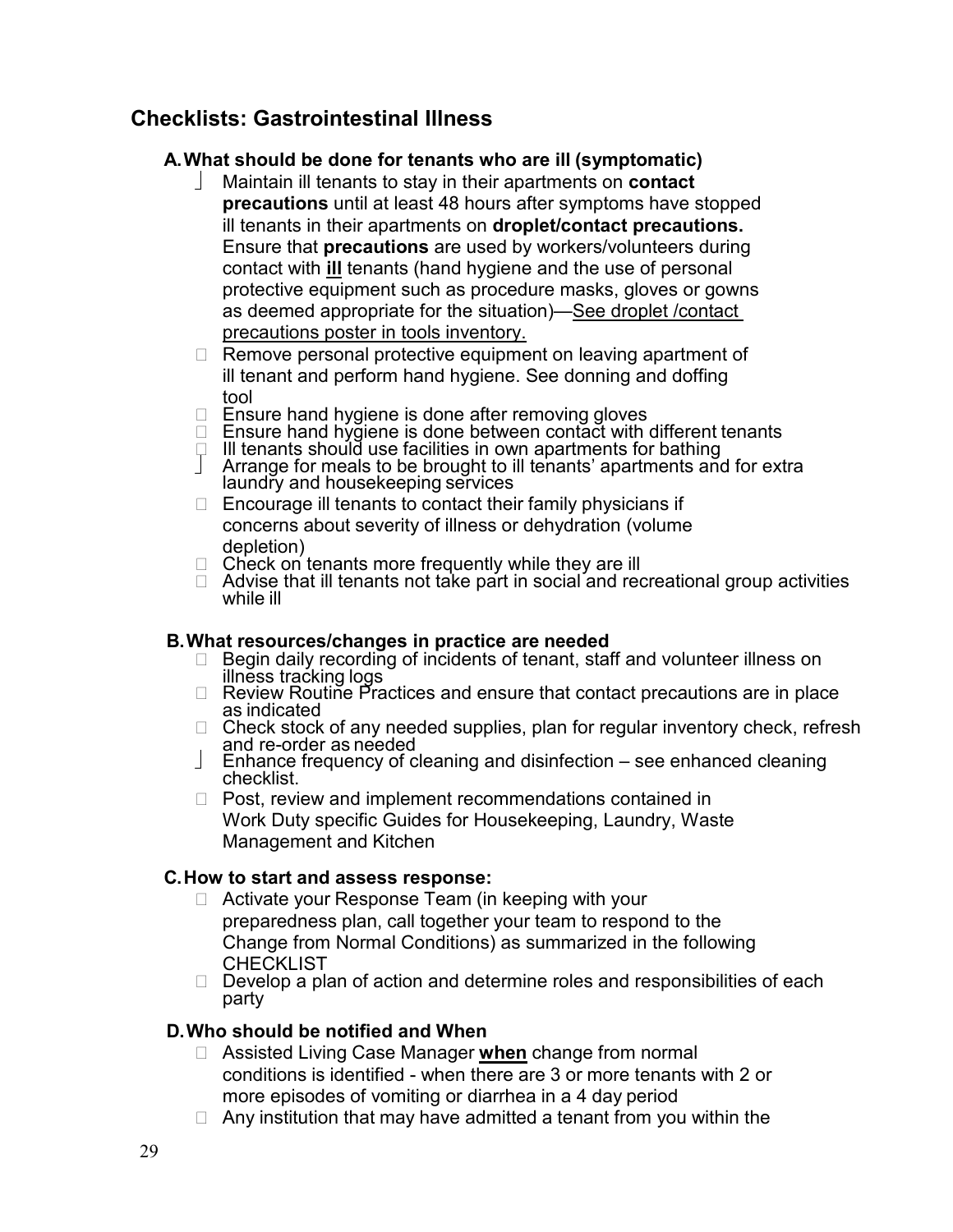past 72 hours to advise them of illness in your residence

- ◻ Volunteers, clergy, BC Ambulance, Handy DART, oxygen services, laboratory services, paid companions, students and others of any control measures that may affect their provision of services
- □ Public Health Communicable Disease Environmental Health Officer **only if** Public Health consultation is needed (see list of locations and contact numbers)

#### **E.What should be done for tenants who remain well**

- □ Enhance education about:
	- Hand hygiene (preferably with soap and water for GI Outbreaks)
	- Not visiting ill tenant or taking reasonable precautions if must do so
	- Reporting to staff if become ill
- ◻ Provide educational posters/signage in common areas (may include provision to individual rooms)
- ◻ Ensure adequate supplies are available
- ◻ Advise new tenants of prevention and control measures
- □ If more than one tenant lives in an apartment and one is ill while the other is not, the well tenant should practice proper hand hygiene before leaving the room and prior to entering the dining room and self-assess for symptoms. Increase monitoring for symptoms on these tenants by staff

#### **F.What should be done for well workers/volunteers**

- ◻ Provide educational posters in appropriate areas
- ◻ Enhance education about hand hygiene (hand washing with soap and water is single most important practice); always wash visibly soiled hands
- ◻ Ensure hand washing before handling or preparing food Promote hand washing before eating or smoking
- ◻ Remind workers/volunteers that they should self-assess for symptoms and stay home until 48 hours after last onset of symptoms and alert management if symptoms of gastroenteritis develop

#### **G.What should be done for workers/volunteers who are ill**

◻ Advise workers/volunteers (including contractors) that they should not come to work or remain at work if ill with infectious gastroenteritis. A good guide to use for ill workers is that they should not return to work until 48 hours after symptoms have resolved

#### **H.What should be considered for workers/volunteers who go into tenants' rooms/provide personal care for tenants**

- □ Consider restriction on movement of workers/volunteers from areas with gastroenteritis illness to areas without
- □ As per routine practice, provide gowns and gloves, masks and/or eye protection when hands or clothing could become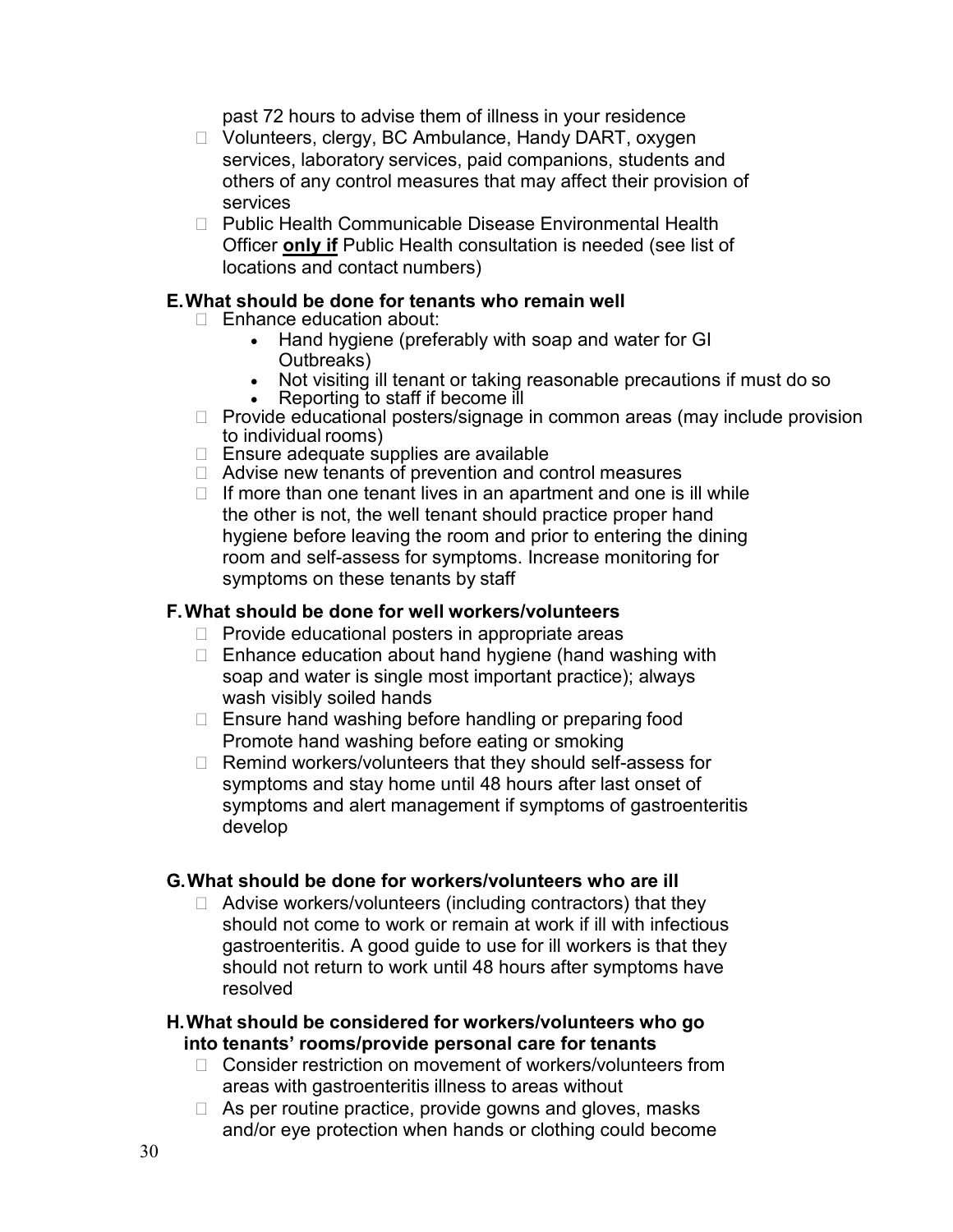contaminated by blood or other body fluids.

- ◻ Ensure that contact precautions are followed workers/volunteers when providing care in tenants suite [See Contact Precautions](#page-27-0)  [poster in tool](#page-27-0) inventory
- □ Remove personal protective equipment on leaving apartment of ill tenant and perform hand hygiene. See donning and doffing tool.
- ◻ Ensure hand washing with soap and water between contact with different tenants

#### **I. What should be considered about group activities/functions/services (for example,movies, parties, trips, hairdresser visits, exercise room use, etc.)**

- ◻ Advise that ill tenants not take part in social and recreational group activities until 48 hours after symptoms stopped
- □ If more than, a few tenants are ill, and especially if spread of illness within the residence is the likely explanation, assess the appropriateness of social and recreational group activities*. (Cancellation of all group activities would be a very unusual measure and would not be appropriate in most situations. Consideration of alternative arrangements or postponement may be prudent if many tenants are ill and spread of illness within the residence is the likely explanation)*

#### **J.What advice/information should be given to visitors**

- □ If more than a few tenants are ill and especially if spread of illness within the residence is the likely explanation, provide signs at entrances and common areas notifying family members and other visitors of gastroenteritis illness
- $\Box$  If more than a few tenants are ill, advise visitors that they should limit the number of tenants they visit to one apartment or area
- $\Box$  Advise visitors that they should not visit other tenants after visiting an ill tenant
- ◻ Enhance education about hand hygiene (hand washing with soap and water).
- ◻ Provide educational posters in common areas
- ◻ Provide ABHR, making them readily available in common areas
- $\Box$  Advise visitors that they should not visit if they are ill with acute gastroenteritis or acute respiratory illness. Ask them to postpone their visit until they are well until 48 hours after symptoms resolved

#### **K.What to consider about moves to and from other residences, facilities or hospitals**

- $\Box$  Inform the hospital if a tenant with gastroenteritis is being taken to hospital
- $\Box$  Inform the hospital if a tenant who is not ill with gastroenteritis is being taken to hospital so that the hospital staff can monitor for gastroenteritis and reduce the potential for introduction of illness to the hospital setting
- □ For essential transfers to a long-term care facility or another assisted living setting during an outbreak, notify the receiving setting residence before the tenant moves